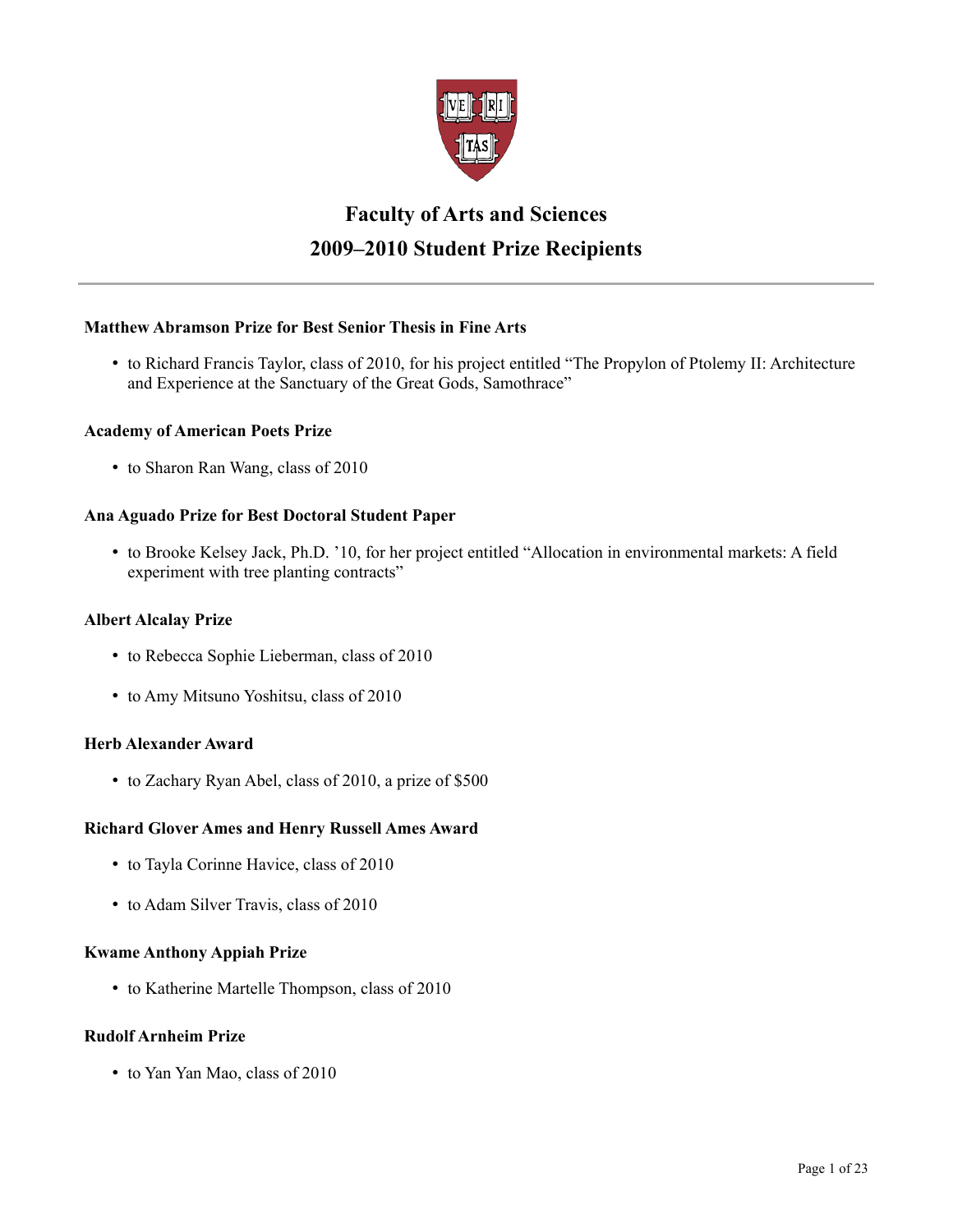## **Santo J. Aurelio Prize**

• to Mark Bennett Kaminsky, A.L.B. '10, a prize of \$2,000

# **Lillian Bell Prize in History**

• to Emily Claire Graff, class of 2010, a prize of \$500 for her project entitled "Books Like These Are Burned! The 1933 Nazi Book Burnings in American Historical Memory"

## **Bernhard Blume First-Year Graduate Award**

• to Charles Terry Marcrum, G2, a prize of \$1,000

## **Bernhard Blume Second-Year Graduate Award**

• to Ian Thomas Fleishman, G4, a prize of \$1,000

## **Bernhard Blume Undergraduate Award**

• to Anton Chaevitch, class of 2010, a prize of \$1,000

# **"The Bohemians" (New York Musicians Club) Prize in Composition**

• to Jean-François Emmanuel Charles, G5, a prize of \$3,810.14 for his project entitled "Elektroclarinet 2"

# **Derek C. Bok Award for Excellence in Graduate Student Teaching of Undergraduates**

- to Christine Barrett, G3
- to Bhart-Anjan Singh Bhullar, G2
- to Christopher Taggart Lewis, G4
- to Kari Frazer Lock, G4
- to Meg Elizabeth Rithmire, G6

#### **Derek Bok Public Service Prize**

- to Scott Michael Frasca, A.L.M. '10, a prize of \$1,000
- to Diane Carol Hopson, A.L.M. '10, a prize of \$2,000
- to Jonathan Igne-Bianchi, a prize of \$2,000
- to Macarena Morales Perez, A.L.M. '10, a prize of \$1,000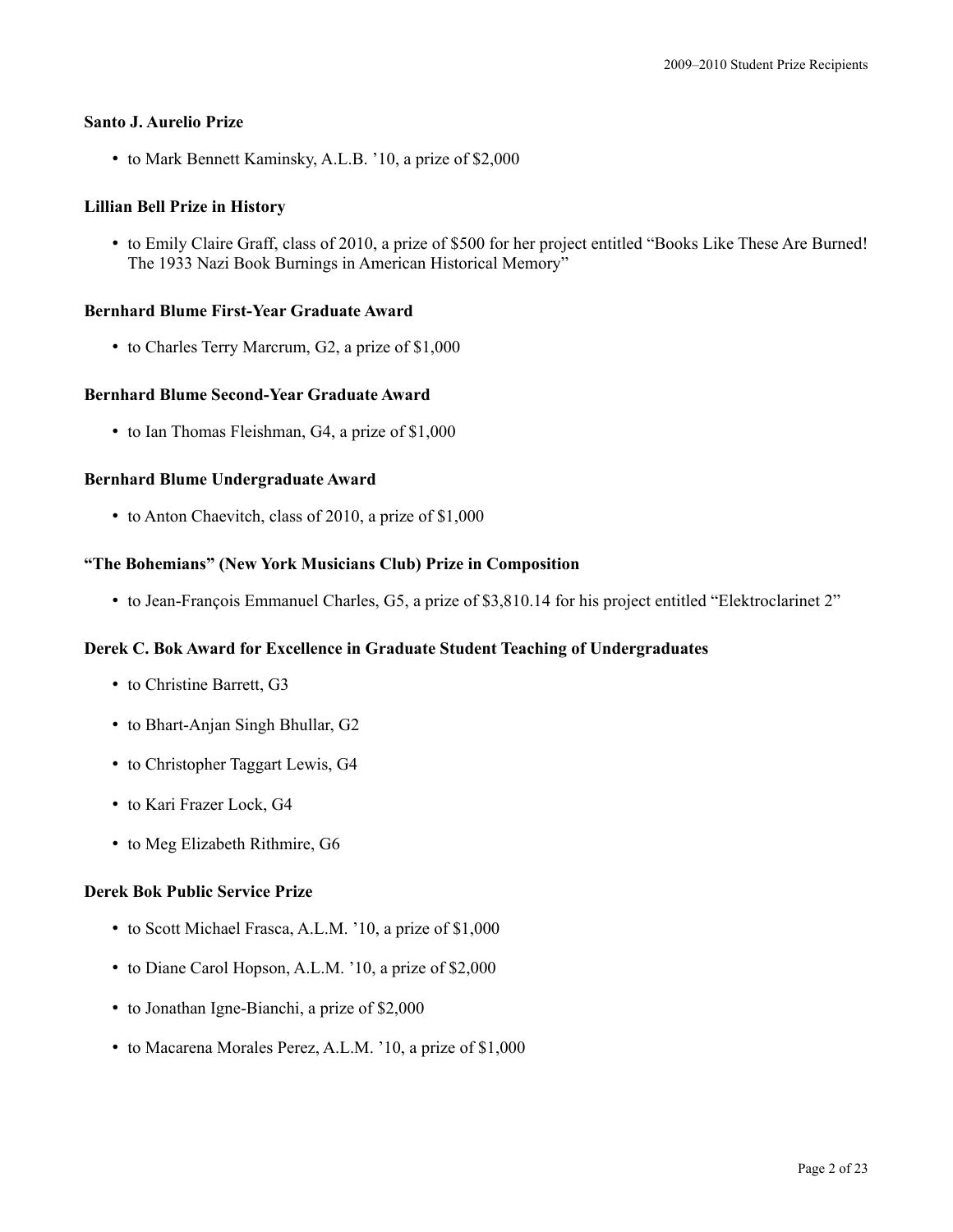# **Arthur L. Boland Prize**

• to Robert Egen Turrell Atkinson, class of 2010

# **Francis Boott Prize**

• to Edgar Arturo Barroso Merino, G3, a prize of \$250 for his project entitled "Metamorphosen"

# **Bowdoin Prize for Graduate Essays in the English Language**

• to Jesse John Rainbow, G3, a prize of \$10,000 for his project entitled "The Loss and Invention of Scripture: Breaking and the Making of God's Word"

## **Bowdoin Prize for Graduate Composition in Latin**

• to Thomas John Keeline, G1, a prize of \$5,000 for his project entitled "A New Fragment of Cicero's *de Consulatu*?"

## **Bowdoin Prize for Graduate Essay in the Natural Sciences**

• to Audrey Lorraine Pitts, G6, a prize of \$10,000 for her project entitled "Drunk on Bread: Darnel in the Food Supply in Antiquity"

## **Bowdoin Prize for Undergraduate Essays in the English Language**

• to Diana Catherine Wise, class of 2010, a prize of \$10,000 for her project entitled "'A People Blessed and Blessed Again': Discourses of Autonomy in *The Description of Wales"*

#### **Bowdoin Prize for Undergraduate Translation into Greek**

• to Michael Wesley Zellmann-Rohrer, class of 2010, a prize of \$2,500

#### **Bowdoin Prize for Undergraduate Translation into Latin**

• to Erik Fredericksen, class of 2013, a prize of \$2,500

#### **Bowdoin Prize for Undergraduate Essay in the Natural Sciences**

• to Alexandra Mushegian, class of 2010, a prize of \$10,000 for her project entitled "The World inside a Lichen: Patterns in the Communities of Lichen-Associated Bacteria"

#### **Le Baron Russell Briggs Commencement Prize**

• to Chiamaka Lilian Nwakeze, class of 2010, a prize of \$1,000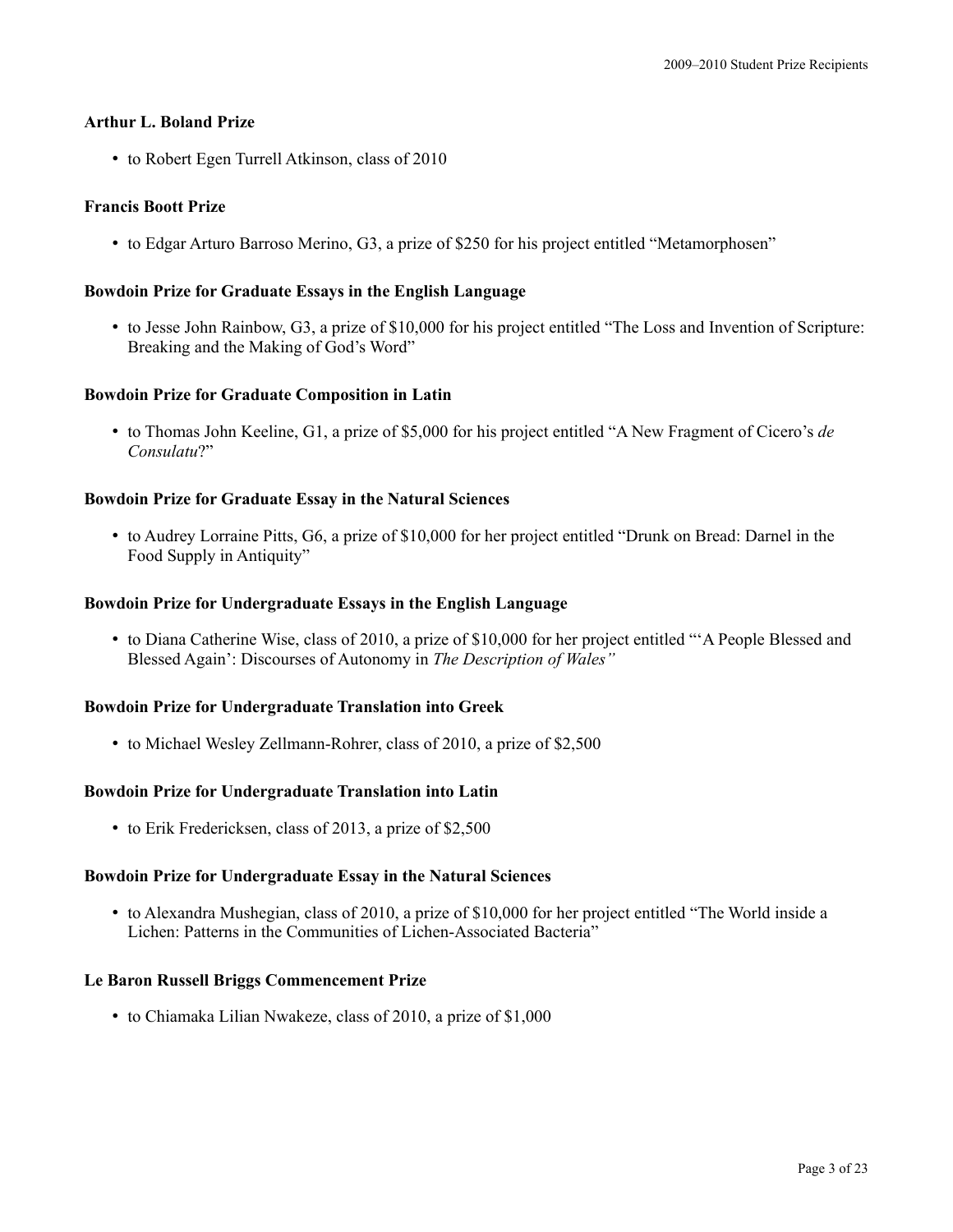## **Francis H. Burr, 1909, Fund**

- to Kaitlyn Ella Coil, class of 2010
- to John Samuel Riley, class of 2010

# **Edward M. Chase Prize**

• to Vipin Narang, Ph.D. '10, a prize of \$5,000 for his project entitled "Posturing for Peace? The Sources and Deterrence Consequences of Regional Power Nuclear Postures"

# **David Taggart Clark Prize for the Undergraduate Latin Commencement Oration**

• to Mary Anne Marks, class of 2010, a prize of \$1,000

# **John Clive Prize**

• to Diana Catherine Wise, class of 2010

## **Colton Award**

• to Marino Felipe Auffant, class of 2010, a prize of \$500 for his project entitled "Preventing the Rise of a Second Cuba: The Cold War in the Dominican Republic, 1963–1973"

# **James Bryant Conant Prize**

- to Kwon-Yong Jin, class of 2012, a first-place prize of \$1,500 for his project entitled "The Risk of vCJD Transmission by Blood and Suggested Public Policy Response"
- to Paul E. Schied, class of 2013, a first-place prize of \$1,500 for his project entitled "Taking the Next Step in Stem Cells: Small Molecule Reprogramming"
- to Pilar Angele Alain Curtis, class of 2011, a second-place prize of \$1,000 for her project entitled "Something's Fishy in Depression Treatment: The Potential of Cod Liver Oil as a Treatment for Major Depressive Disorder"
- to Morgan Lindsy Haven-Tietze, class of 2010, a second-place prize of \$1,000 for her project entitled "Unified Field Theory: A Poetic Exploration"

# **Coolidge Debating Prizes**

- to Cormac Early, class of 2010, a prize of \$3,000
- to Alexander Loomis, class of 2012, a prize of \$3,000

# **Council Prize in Visual Arts**

• to Lillian Meili Fang, class of 2010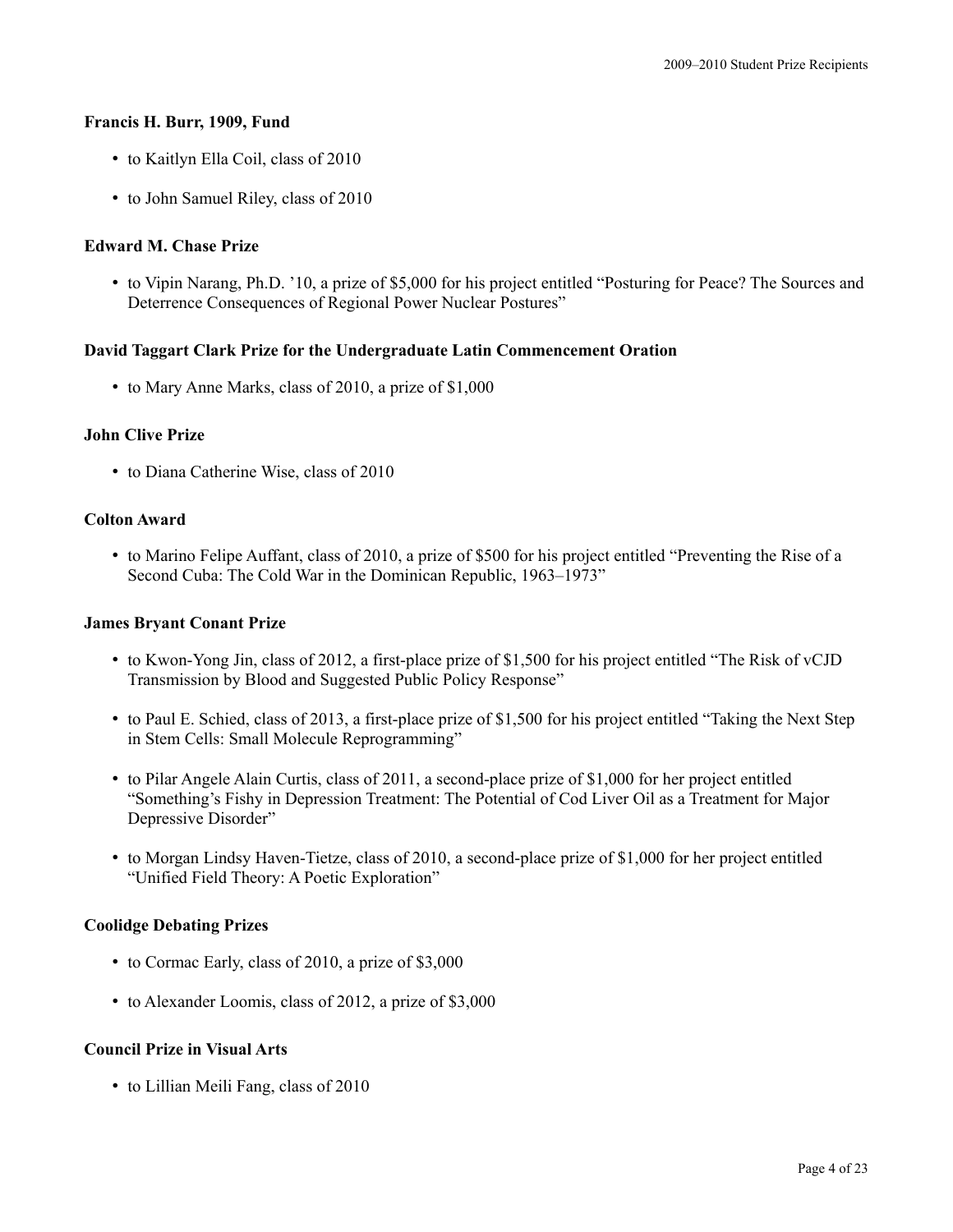# **Annamae and Allan R. Crite Prize**

- to Joan Orr, A.L.M. '10, a prize of \$500
- to Jeanne Kightlinger Smith, A.L.M. '10, a prize of \$1,000

## **Edward Chandler Cumming Prize**

• to Elizabeth Bartlett Nichols, class of 2010

## **Eugene R. Cummings Senior Thesis Prize in LGBT Studies**

• to Martha Annabel Wasserman, class of 2010

## **Louis Curtis Prize**

• to Mary Anne Marks, class of 2010, a prize of \$500

## **David Rockefeller Center for Latin American Studies Thesis Prize in History and Literature**

• to Peter Wilcox Tilton, class of 2010

# **Dean's Prize for Outstanding A.L.M. Thesis or Capstone Project**

- to Wendy Marie Brodeur, A.L.M. '10, a prize of \$1,000
- to Wendy Lynne Dodek, A.L.M. '10, a prize of \$1,000
- to Alexei A. Grishin, A.L.M. '10, a prize of \$1,000
- to Xiang Victoria Leenders-Cheng, A.L.M. '10, a prize of \$1,000
- to Aliza Nava Libman, A.L.M. '10, a prize of \$1,000
- to Lara J. Petrak, A.L.M. '10, a prize of \$1,000
- to Daniela Augusta Pittman, A.L.M. '10, a prize of \$1,000
- to Jose Luis Ramirez, A.L.M. '10, a prize of \$1,000
- to Sarah Margaret Russo, A.L.M. '10, a prize of \$1,000
- to Sarah Rebecca Taylor, A.L.M. '10, a prize of \$1,000
- to Scott Michael Uva, A.L.M. '10, a prize of \$1,000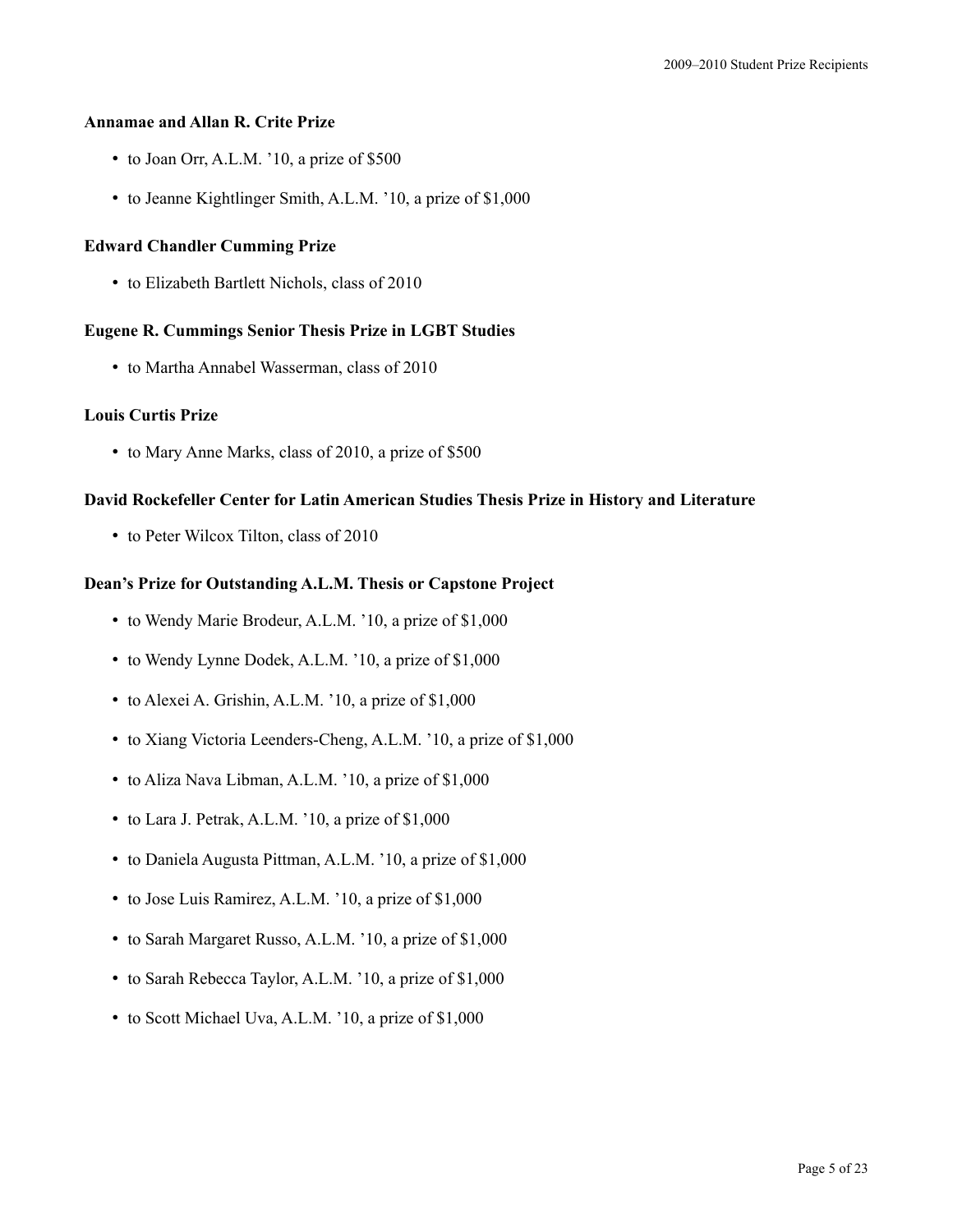## **David Herbert Donald Prize**

• to Laura Beth Kaplan, class of 2010, a prize of \$500 for her project entitled "'Numberless Acts of Kindness': Medicine, Revolution, and the Unusual Career of Dr. John Jeffries, 1770–1791"

## **Louise Donovan Award**

• to Michael Wesley Zellmann-Rohrer, class of 2010

## **W. E. B. Du Bois Award**

• to Hamida Boatemaah Owusu, class of 2010

## **John Dunlop Undergraduate Thesis Prize in Business and Government**

• to Daniel Eric Herz-Roiphe, class of 2010, for his project entitled "Is the Price Right? Reexamining the Relationship between Age and the Value of Statistical Life"

## **Dunster House Fiftieth Anniversary Prize**

- to Jeffrey John Phaneuf, class of 2010
- to Alexandra Eve Strom, class of 2010

# **Susan C. Eaton Fellowship in Organizing, Leadership, and Social Change**

• to Scott Timberlake Gregg, class of 2011

#### **Ralph Waldo Emerson Prize**

• to Karla Marcela Cornejo Villavicencio, class of 2011

# **Enel Endowment Prize for Best Undergraduate Paper or Senior Thesis**

- to Arnold Patrick Behrer, class of 2009, for his project entitled "Building in the Mountains: A hedonic analysis of the value of degraded mountain views using GIS modeling"
- to Karen Lou Ding, class of 2012, for her project entitled "Cash for Clunkers: A Benefit-Cost Analysis"

#### **Extension School Commencement Speaker Prize**

- to Jonathan Daniel Cathèll-Williams, A.L.B. '10, a prize of \$1,000
- to Junaid Husain, A.L.M. '10, a prize of \$1,000
- to Aliza Nava Libman, A.L.M. '10, a prize of \$1,000
- to Francine Antoinette Maigue, A.L.M. '10, a prize of \$1,000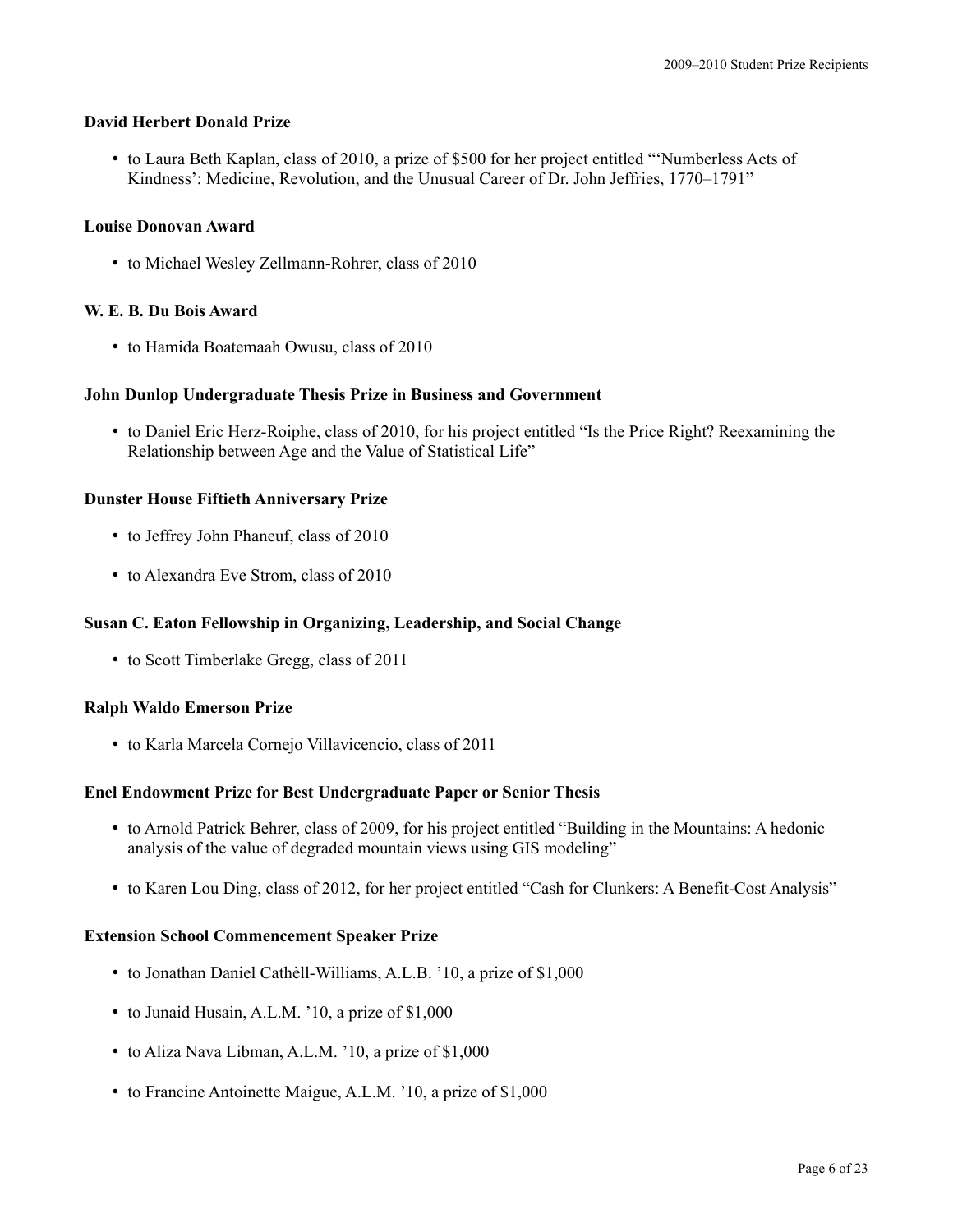## **Suzanne Farrell Dance Prize**

• to James Carlyle Fuller, class of 2010

## **Captain Jonathan Fay Prize**

• to Diana Catherine Wise, class of 2010, a prize of \$5,000 for her project entitled "Mere Trifles: Lord Hervey's *Memoirs* and the Significance of the Insignificant"

#### **William Scott Ferguson Prize**

• to Maia Usui, class of 2011, a prize of \$500 for her project entitled "'From Error and Misery to Truth and Happiness': The Life of Robert Owen"

## **Edward L. Fireman Award**

• to Alanna Meredith Hughes, Ph.D. '10

# **Howard T. Fisher Prize**

- to Katherine Anne Levine, G3, for her project entitled "Explaining Metropolitan Political Polarization: Political Segregation in New York City, Chicago, and Los Angeles"
- to Yuin Mae Ng, for her project entitled "Quantifying Greening Opportunities in Urban Areas"
- to Tiziana Smith, class of 2011, for her project entitled "A Spatial Analysis of Predictors of Ambient Sulfur Dioxide Concentrations in the United States"

#### **William Plummer French Prize**

- to Honor Serena Wadsworth McGee, class of 2010
- to Ayodeji Brian Ogunnaike, class of 2010

#### **Sophia Freund Prize**

• to Jeremy Aron-Dine, class of 2010, a prize of \$1,000

#### **Paul Revere Frothingham Scholarship Prize**

• to Susan E. DeWolf, class of 2010

#### **Albert M. Fulton, Class of 1897, Prize**

• to Jessica Marie Luna, class of 2010, for her project entitled "'We Can't Afford (Not) to Eat This Way': Food Stamp Users and the Alternative Food Movement"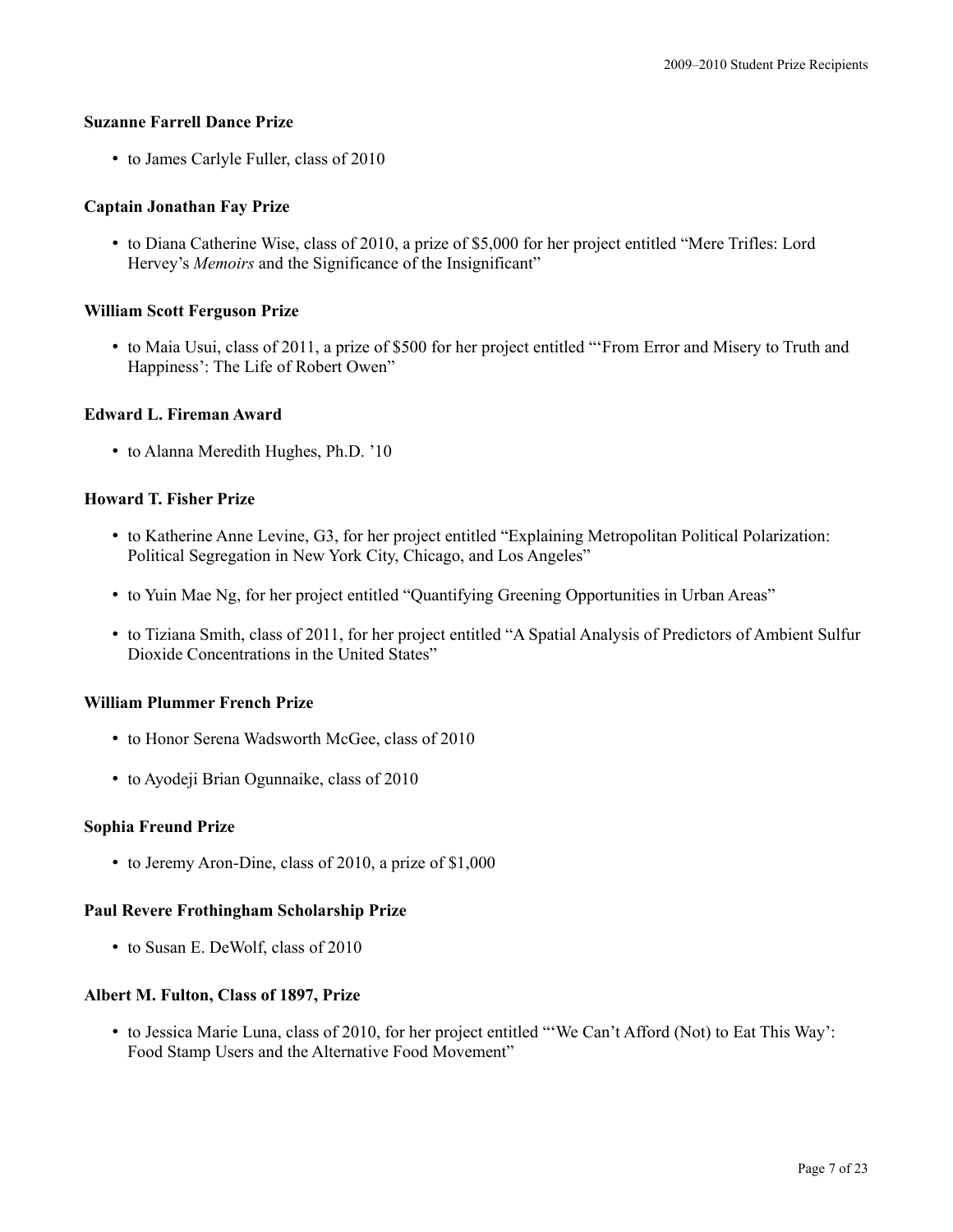## **Leo Goldberg Prize in Astronomy**

- to Jordan Fraser Bock, class of 2010
- to Meredith Ann MacGregor, class of 2011

## **Gertrude and Maurice Goldhaber Prize**

- to Michael Aaron Kagan, G4
- to Tracy Robyn Slatyer, Ph.D. '10

## **Reverend Peter J. Gomes Prize in Religion and Ethnicity**

• to Sangu Julius Delle, class of 2010

## **John Green Prize**

• to Zachary Thomas Sheets, class of 2013, a prize of \$9,431.64 for his project entitled "Nightclub Scenes"

## **Kate and Max Greenman Prize**

- to Richard Kyle Bean, class of 2009
- to Anton Chaevitch, class of 2010
- to Cormac Early, class of 2010
- to Coulter P. King, class of 2013
- to Alexander Loomis, class of 2012
- to Sana Raoof, class of 2012

#### **Seymour E. and Ruth B. Harris Dunster House Prize**

- to Anthony Caswell Speare, class of 2010
- to Joseph Matthew Stujenske, class of 2010

#### **Seymour E. and Ruth B. Harris Prize for Honors Thesis in Economics**

• to Ifedayo Olufemi Kuye, class of 2010, a prize of \$3,500 for his project entitled "To Be or Not to Be Igbo: The Effect of Ethnic Identity on Inequity Aversion"

#### **Seymour E. and Ruth B. Harris Prize for Honors Thesis in the Social Sciences**

• to Molly Riordan Siegel, class of 2010, a prize of \$3,500 for her project entitled "'Beyond the Boundaries of My Brain': Reinterpreting W. H. R. Rivers and the Psychological Trauma of World War I"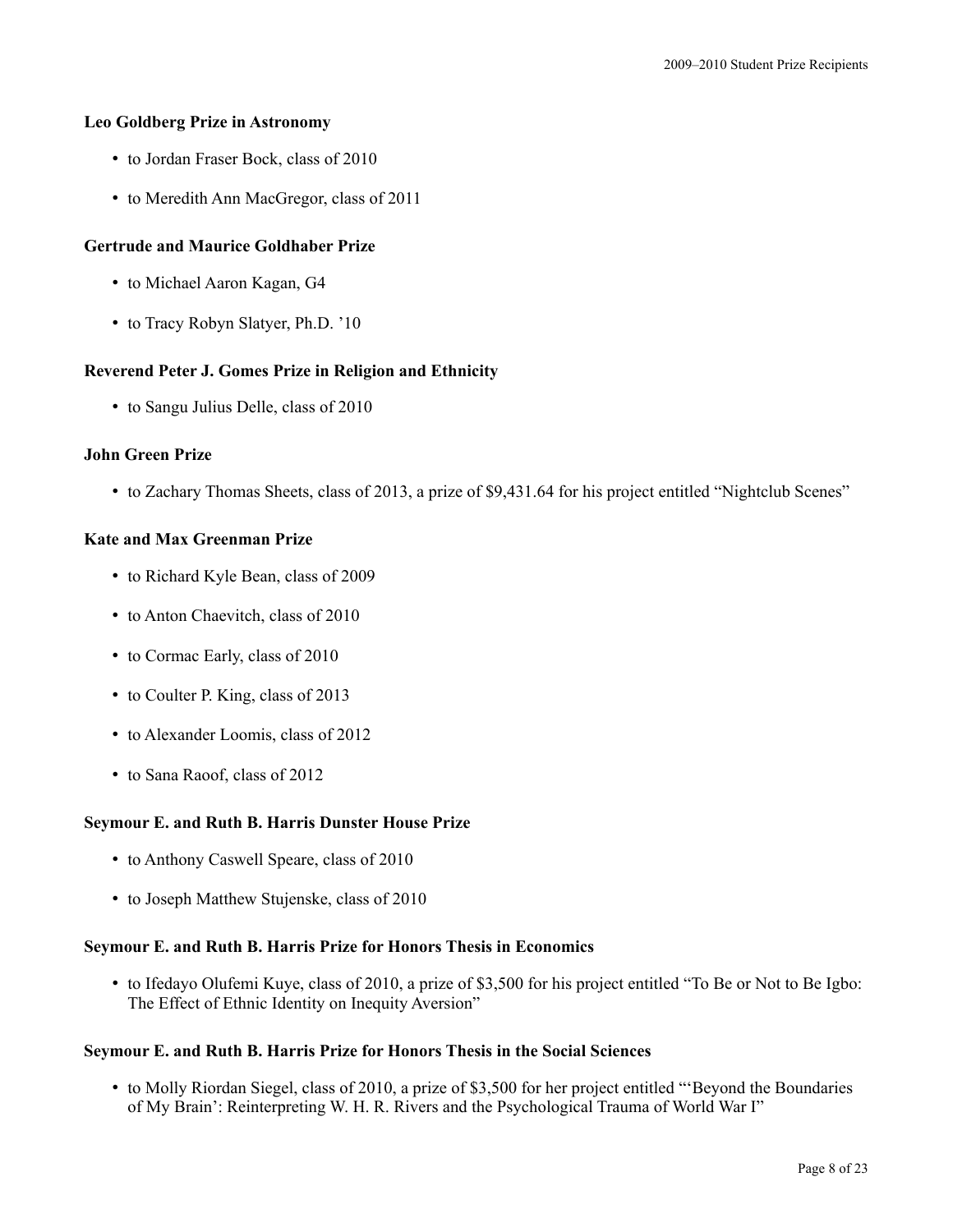# **Harvard College Women's Leadership Award**

• to Eva Zhen Lam, class of 2010, a prize of \$1,500

# **Harvard-Radcliffe Foundation for Women's Athletics Award**

• to Elizabeth Bartlett Nichols, class of 2010

## **Lawrence J. Henderson Prize**

- to Daniel Marcus Bear, class of 2010, for his project entitled "Genome-wide and Single-cell Analysis of Neuronal Activity-regulated Gene Expression"
- to Laura Ann Huppert, class of 2010, for her project entitled "Localization, Regulation, and Function of the First Type VII Protein Secretion System in *Bacillus subtilis*"

## **Department of History Prize**

• to Anna Shabalov, class of 2010, a prize of \$100 for her project entitled "Long Road in the Dunes: Latvia and Soviet Historical Narrative"

## **Department of History Undergraduate Essay Prize**

• to Anna Shabalov, class of 2010, a prize of \$100 for her project entitled "The Houseworker and the Soviet Home"

#### **Philip Hofer Prize for Collecting Books or Art**

- to Philipp Sebastian Penka, G3, a first-place prize of \$2,000 for his project entitled "'Temporary Spiritual Sustenance': The Print Culture of Russian Displaced Persons in Post-War Germany (1945–1951)"
- to Rhae Lynn Barnes, G1, a second-place prize of \$1,000 for her project entitled "The Print Culture of Blackface Minstrelsy"
- to Céline Christelle LeBoeuf, G2, a second-place prize of \$1,000 for her project entitled "A Transatlantic Love Affair: A Collection Dedicated to Simone De Beauvoir"
- to Elizabeth Jean Gish, G3, a third-place prize of \$500 for her project entitled "Feminist Theologies: Precursors, Foundations, and Innovations—A Book Collection"
- to Andrea Christine Rutherford, J.D. '10, a third-place prize of \$500 for her project entitled "Adventures in 'Outsider'Art: Russia, South Africa, India, Germany, and France"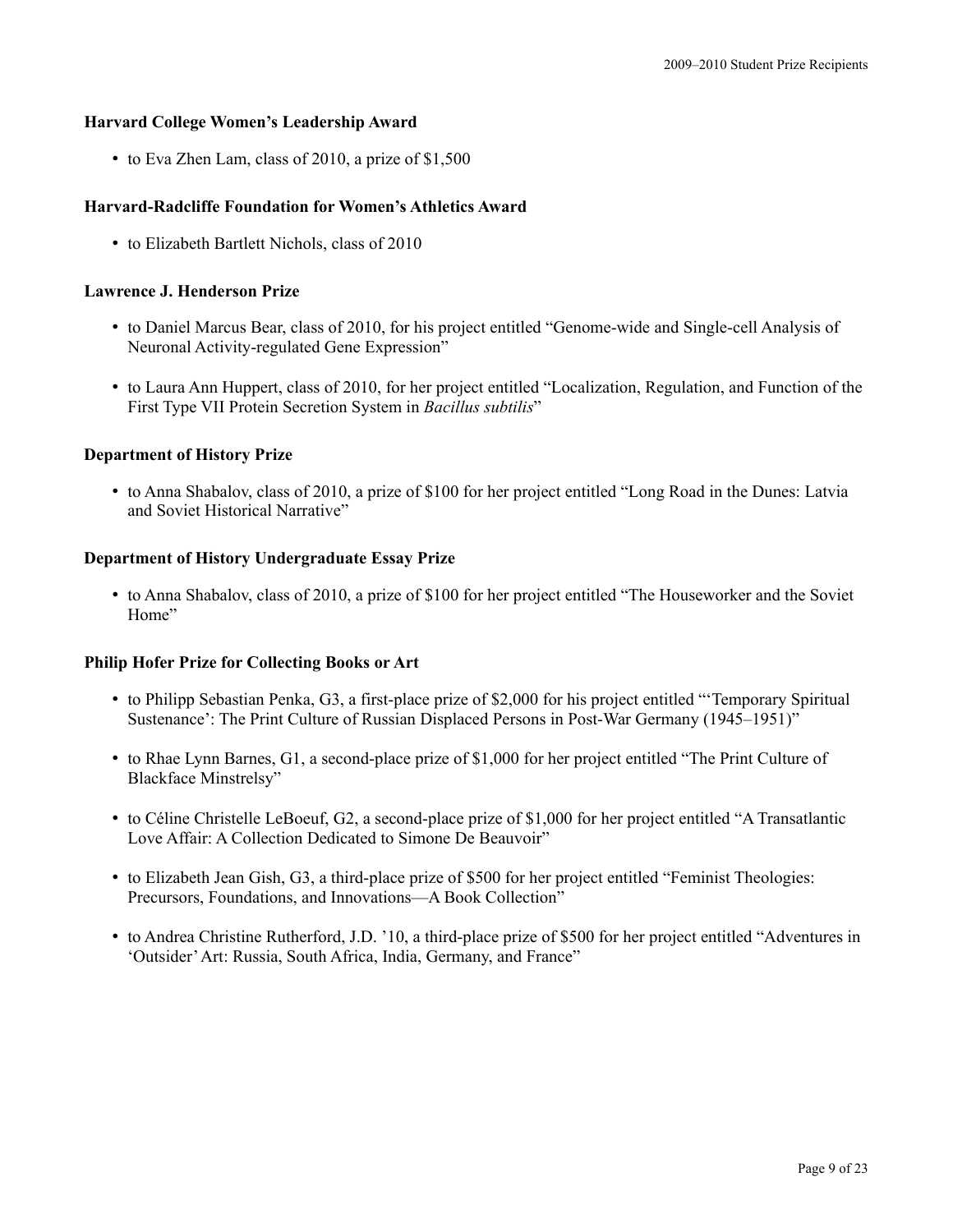#### **Thomas Temple Hoopes Prize**

- to Zachary Carl Arnold, class of 2010, a prize of \$4,000 for his project entitled "Imagining the Land: The Supreme Court, the Common Law, and Environmental Values"
- to Victoria Simone Dubnow Aschheim, class of 2010, a prize of \$4,000 for her project entitled "Searing Memory with the Document: Gerhard Richter's Early Photo-Paintings and Steve Reich's Different Trains"
- to Daniel Nicholas Ashwood, class of 2010, a prize of \$4,000 for his project entitled "Repeat Viewings"
- to Marino Felipe Auffant, class of 2010, a prize of \$4,000 for his project entitled "Preventing the Rise of a Second Cuba? The Cold War in the Dominican Republic, 1963–1973"
- to Nishchal Man Singh Basnyat, class of 2010, a prize of \$4,000 for his project entitled "Chasing Utopia: Maoism, Monarchy, and Democracy in Nepal"
- to Daniel Marcus Bear, class of 2010, a prize of \$4,000 for his project entitled "Genome-wide and Singlecell Analysis of Neuronal Activity-regulated Gene Expression"
- to Jessamin Hope Birdsall, class of 2010, a prize of \$4,000 for her project entitled "Divided by Faith: Religion, Ethnicity, and the Boundaries of Belonging in Contemporary Fiji"
- to Allison Sarah Brandt, class of 2010, a prize of \$4,000 for her project entitled "Abandonment and the Quest for Care: The Social Experience of Commercial Sex Work in Rural Malawi"
- to Elizabeth Kate Brook, class of 2010, a prize of \$4,000 for her project entitled "Nuyorican Newness"
- to Sarah Rose Burack, class of 2010, a prize of \$4,000 for her project entitled "Riot in the Hill: Black Identity and Transnational Politics in London, 1958–1965"
- to Elena Decatur Butler, class of 2010, a prize of \$4,000 for her project entitled "Systematics and Biogeography of the Carnivorous Plant Clade Sarraceniaceae"
- to Marcelo Cerullo, class of 2010, a prize of \$4,000 for his project entitled "Coffee and Capital in São Paolo, 1850–1900"
- to María Carla Chicuén, class of 2010, a prize of \$4,000 for her project entitled "Our Men in Europe: Cuba's Commercial and Diplomatic Relations with Spain and Great Britain, 1959–1964"
- to Roy B. Cohen, class of 2010, a prize of \$4,000 for his project entitled "Different Positive Contacts for Different Groups: Asymmetric Effects of Interaction among Palestinians and Israelis"
- to Kaitlyn Ella Coil, class of 2010, a prize of \$4,000 for her project entitled "Mechanism of pre-mRNA splicing inhibition by the anti-tumor drug E7107"
- to Robert Wallace Corty, class of 2010, a prize of \$4,000 for his project entitled "Studies on the oligomerization of the dengue envelope protein and their implications for the fusion pathway"
- to Andrei Cristea, class of 2010, a prize of \$4,000 for his project entitled "Private Equity and Organizational Changes: Evidence from Unsuccessful Leveraged Buyouts"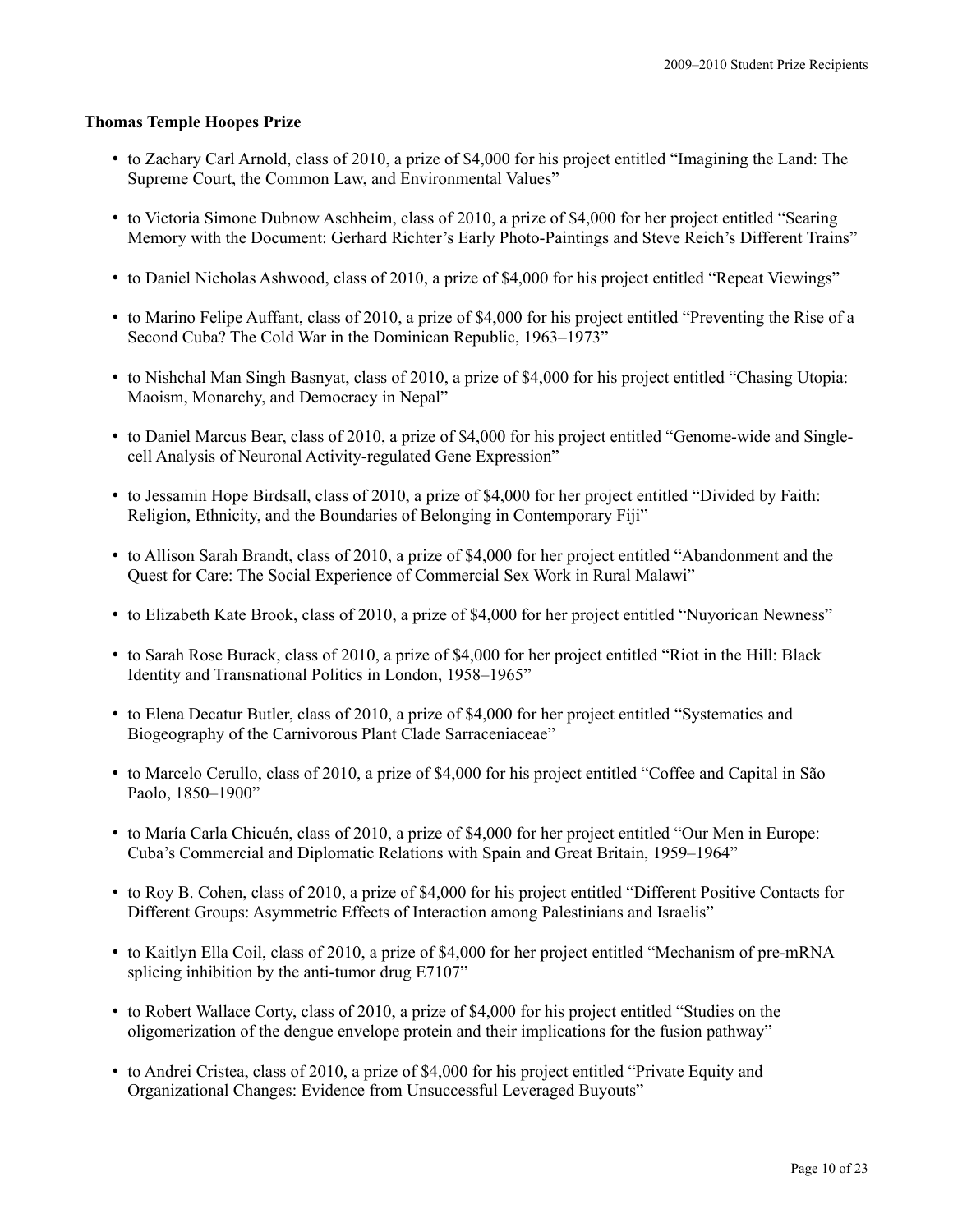- to Alyce Michelle de Carteret, class of 2010, a prize of \$4,000 for her project entitled "The Original Sprout of Maize: An Examination of Ancient Maya Maize Origin Mythology through the Lens of Copan, Honduras"
- to Diane Beatrix de Gramont, class of 2010, a prize of \$4,000 for her project entitled "Leaving Lima Behind? The Victory and Evolution of Regional Parties in Peru"
- to Melissa Suzel Deas, class of 2010, a prize of \$4,000 for her project entitled "When the 'Spics' Became Hispanic: The Transformation and Renegotiation of Place in a Gentrifying Landscape"
- to Daniel William Deighton, class of 2010, a prize of \$4,000 for his project entitled "Voices of Difference: Inventing Hybridity in Beur and Italophone Literatures"
- to Sangu Julius Delle, class of 2010, a prize of \$4,000 for his project entitled "The Value of Water and Sanitation in Development: A Case Study of Agyementi"
- to Kelly Ngoc-Nhu Diep, class of 2010, a prize of \$4,000 for her project entitled "Diagnosing the Revolution: Medical Reform and the Barefoot Doctor Program in the Chinese Cultural Revolution, 1966– 1976"
- to Vanessa Jeanne Dube, class of 2010, a prize of \$4,000 for her project entitled "'Nothing between You and the Set but Space': A Cultural History of the Zenith Space Commander Remote Control"
- to David Tomas Escamilla, class of 2010, a prize of \$4,000 for his project entitled "Did Glass-Steagall's Repeal Leave Commercial Banks More Susceptible to the 2007–2008 Financial Crisis?"
- to Lillian Meili Fang, class of 2010, a prize of \$4,000 for her project entitled "Shapeshifter"
- to Robert Vincent Fitzsimmons, class of 2010, a prize of \$4,000 for his project entitled "Oh What Those Oats Can Do: Quaker Oats, the Food and Drug Administration, and the Market Value of Scientific Evidence, 1984–2010"
- to Christian Bradley Flow, class of 2010, a prize of \$4,000 for his project entitled "Der Spiegel Der Zeit: The *Thesaurus Linguae Latinae* and the Story of Modern Latin Lexicography"
- to Lucie Yueqi Guo, class of 2010, a prize of \$4,000 for her project entitled "Aph-1 is a substrate-binding site within the γ-secretase complex"
- to Julia Valerie Guren, class of 2010, a prize of \$4,000 for her project entitled "'Tufunge Safari': Identity Formation and Allegiances in the King's African Rifles during the Age of British Decolonization, 1939– 1964"
- to Brett Alexander Harrison, class of 2010, a prize of \$4,000 for his project entitled "Move Prediction in the Game of Go"
- to Sarah Anne Hinkfuss, class of 2010, a prize of \$4,000 for her project entitled "The Role of the Informal Sector in Equitable Water Distribution: A Case Study of the Tanker Market in Ayn al Basha, Jordan"
- to Laurence Henry Moses Holland, class of 2010, a prize of \$4,000 for his project entitled "Doing What Is Called For: The Expressive, Second-Personal Foundations of Moral Authority"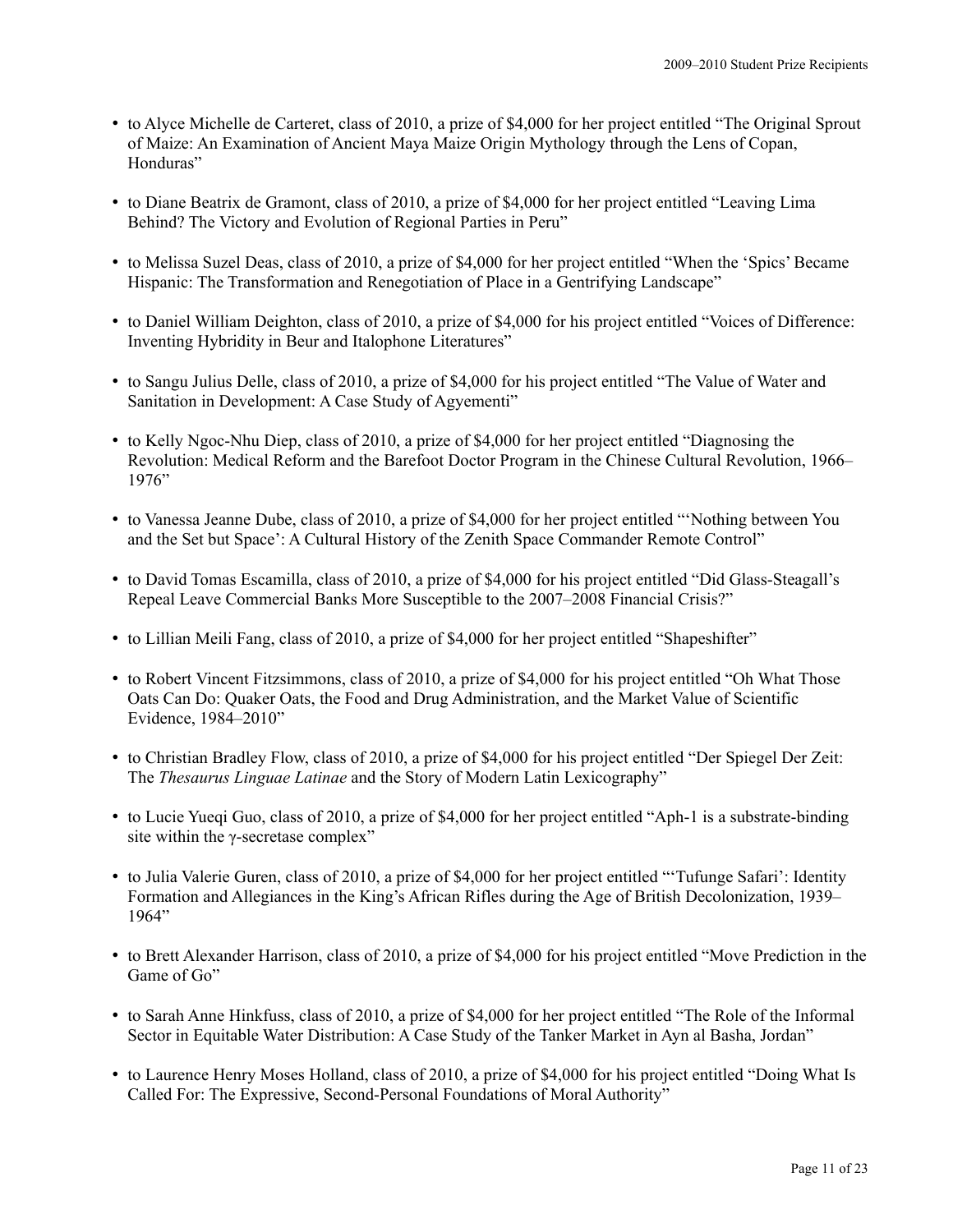- to Laura Ann Huppert, class of 2010, a prize of \$4,000 for her project entitled "Localization, Regulation, and Function of the First Type VII Protein Secretion System in *Bacillus subtilis*"
- to Lahiru Gunaratna Jayatilaka, class of 2010, a prize of \$4,000 for his project entitled "Visualizing Patterns: Decision Support for Human-based Demining"
- to Alana Celeste Ju, class of 2010, a prize of \$4,000 for her project entitled "Sea Changes: The Evolution of the Modern Aquarium"
- to Ridhi Kashyap, class of 2010, a prize of \$4,000 for her project entitled "Modernization, Development, and the Changing Nature of Son Preference in India"
- to Nour Kibbi, class of 2010, a prize of \$4,000 for her project entitled "The Cautionary Tales: al-Rāzī's *Epistle to One of His Pupils* and the Role of Physicians in the Abbasid Court"
- to Minjae David Kim, class of 2010, a prize of \$4,000 for his project entitled "Morphogenesis of Bird Beaks: A Computational Approach"
- to Peter Geon Kim, class of 2010, a prize of \$4,000 for his project entitled "The role of Hedgehog signaling in embryonic hematopoiesis"
- to Krzysztof Marek Kozak, class of 2010, a prize of \$4,000 for his project entitled "Tales of tails: Multiple origins of adaptive tail elongation in the deer mouse *Peromyscus maniculatus*"
- to Ifedayo Olufemi Kuye, class of 2010, a prize of \$4,000 for his project entitled "To Be or Not to Be Igbo: The Effect of Ethnic Identity on Inequity Aversion"
- to Joseph Jiazong Lee, class of 2010, a prize of \$4,000 for his project entitled "Evaluating Bias in Experiments with Partially Selective Sampling"
- to Christopher Taekyu Lim, class of 2010, a prize of \$4,000 for his project entitled "Active Perception and Knowledge in Musical Experience: Completing a Description of the Auditory Scene Analysis of Music"
- to Jennifer Alys Lo, class of 2010, a prize of \$4,000 for her project entitled "Biochemical Studies of Primer Placement in Retroviruses"
- to Cher Heang Shawn Low, class of 2011, a prize of \$4,000 for his project entitled "Temperature Compensation in the Three-Protein Cyanobacterial Circadian Clock"
- to Jessica Lane Lucier, class of 2010, a prize of \$4,000 for her project entitled "Method in Madness: The Philosophy of Emotion and Obsessive Compulsive Disorder"
- to Yan Yan Mao, class of 2010, a prize of \$4,000 for her project entitled "Ginkgo Tree"
- to Mary Anne Marks, class of 2010, a prize of \$4,000 for her project entitled "An Onymous Poem: Identity and Genre in *Lycidus*"
- to Caitlin Marie Kennedy Marquis, class of 2010, a prize of \$4,000 for her project entitled "Reinventing Colonial Harvard: The University's Changing Perspective and Treatment of Its Surviving Georgian Buildings"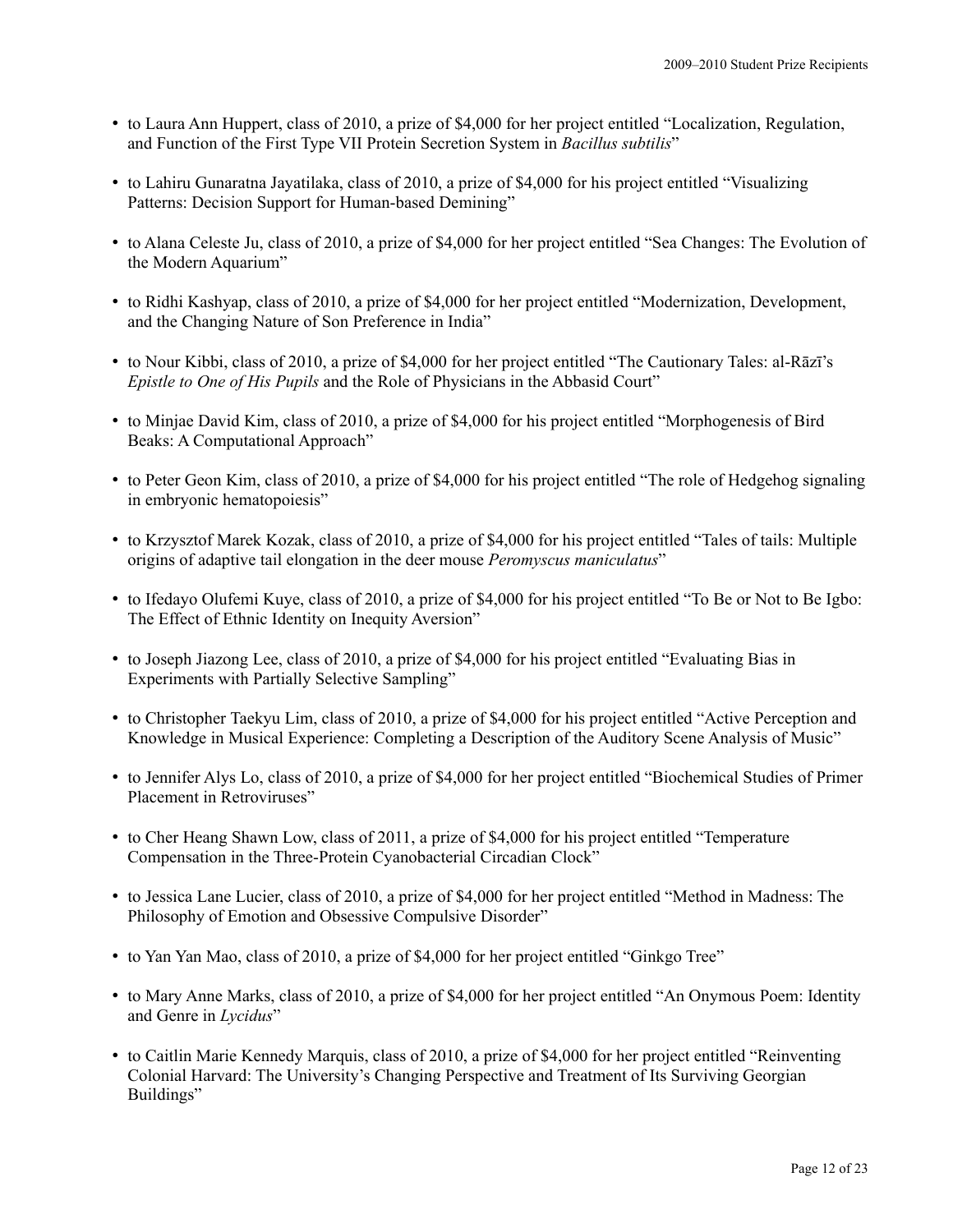- to Joseph John Michalakes, class of 2010, a prize of \$4,000 for his project entitled "Live to Work: History, Labor, and Normativity in the Early and Late Marx"
- to Jeffrey Delaney Nanney, class of 2010, a prize of \$4,000 for his project entitled "'Entertainment Shopping': An Analysis of Profit and Strategy in a New Auction Format"
- to Huy Vu Nguyen, class of 2010, a prize of \$4,000 for his project entitled "Structure-Function Analysis of Newly-Identified Adamantylacetamide and Adamantanecarboxamide Inhibitors of Ebola and Lassa Fever Virus Infection"
- to Elizabeth Bartlett Nichols, class of 2010, a prize of \$4,000 for her project entitled "Creating an *Espace Propre* in *La Coutte D'Or*: Creativity, Agency, and Dignity in a Multicultural Parisian Neighborhood"
- to Elijah Forrest O'Connor, class of 2010, a prize of \$4,000 for his project entitled "Cultural Action, the Art of Tone, and Sonic Brokerage: An Inquiry into Lloyd Loar's F-5 Mandolin Design"
- to Iris Odstrcil, class of 2010, a prize of \$4,000 for her project entitled "Making Connections: A search for genes involved in the synaptic partner choices of AII amacrine neurons in the mouse retina"
- to Siodhbhra Margaret Parkin, class of 2010, a prize of \$4,000 for her project entitled "Recreating the Periphery: The Role of Ethnic Minorities in History Textbooks in the People's Republic of China, 1945–  $1958"$
- to Alexandra Attkisson Petri, class of 2010, a prize of \$4,000 for her project entitled "Aristophanes' *The Frogs*: A Verse Translation"
- to Dwight Nippert Pope, class of 2010, a prize of \$4,000 for his project entitled "Not One-Size-Fits-All: Negotiating Health Resources Post-Incarceration"
- to Palmer Rampell, class of 2010, a prize of \$4,000 for his project entitled "The Post-Sectarian Spiritualities of Emerson, Thoreau, and D. T. Suzuki"
- to David Leo Rice, class of 2010, a prize of \$4,000 for his project entitled "A Year in the Woods: Wandering, Horror, and Home"
- to Charles Emerson Riggs, class of 2010, a prize of \$4,000 for his project entitled "The Life of an Irish Libel: William Drennan's *Address to the Volunteers of Ireland*, 1792–1794"
- to Johanna Sarah Rodda, class of 2010, a prize of \$4,000 for her project entitled "The Bed of Solomon as the Soul: The Song of Songs and Mystical Theology in Medieval English and German Vernacular Theology"
- to Caitlin Adara Rotman, class of 2010, a prize of \$4,000 for her project entitled "Under the City upon a Hill: The Glacial Heritage of Boston"
- to William Marc Ruben, class of 2010, a prize of \$4,000 for his project entitled "Partisan Politics and the Distribution of Federal Funds: Evidence from the Obama Stimulus Package"
- to Brad Alex Seiler, class of 2010, a prize of \$4,000 for his project entitled "Emotion Recognition from Body Pose"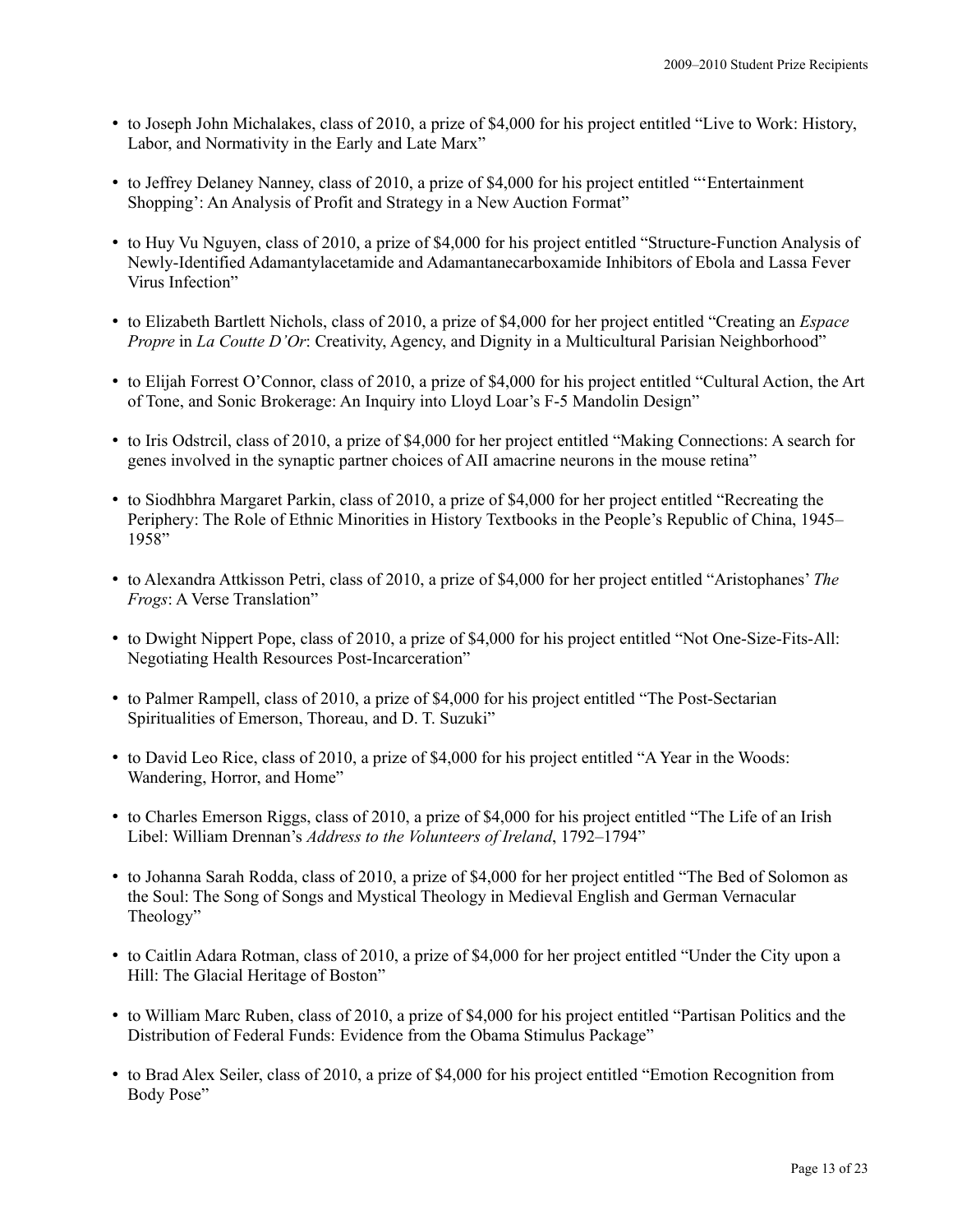- to Anna Shabalov, class of 2010, a prize of \$4,000 for her project entitled "Long Road in the Dunes: Latvia and the Soviet Historical Narrative"
- to Julie Teresa Shapiro, class of 2010, a prize of \$4,000 for her project entitled "Bittersweet: A History of Brazil's Sugarcane Workers"
- to Megan Anne Shutzer, class of 2010, a prize of \$4,000 for her project entitled "The Politics of Home: Displacement and Resettlement in Postcolonial Kenya"
- to Molly Riordan Siegel, class of 2010, a prize of \$4,000 for her project entitled "'Beyond the Boundaries of My Brain': Reinterpreting W.H.R. Rivers and the Psychological Trauma of World War I"
- to Noah Maurice Silver, class of 2010, a prize of \$4,000 for his project entitled "Commissioners of Justice? Mixed Commission Courts and the British Suppression of the Atlantic Slave Trade, 1819–1845"
- to Catherine Martha Sirois, class of 2010, a prize of \$4,000 for her project entitled "Missing Fathers: How Paternal Incarceration Triggers a Process of Cumulative Disadvantage for Children"
- to Joseph Matthew Stujenske, class of 2010, a prize of \$4,000 for his project entitled "The *Bug Eye* Zebrafish Exhibits Glaucomatous Visual Deficits That Arise with the Onset of an Enlarged Eye Phenotype"
- to Ye Tao, class of 2009, a prize of \$4,000 for his project entitled "Molecular Dipoles in Non-Polar Solvent: A Mechanistic Investigation of Complexation Phenomena and Selectivity in Asymmetric Urea-Super Acid Cocatalysis"
- to Shoshana Sophie Rothman Tell, class of 2010, a prize of \$4,000 for her project entitled "Genetics and Jewish Identity: How Cutting-Edge Research Is Reshaping What It Means to Be 'Jewish'"
- to Hannah Rose Trachtman, class of 2010, a prize of \$4,000 for her project entitled "The Effects of Social Pressure on Charitable Giving: Evidence of Sorting in a Field Experiment"
- to Alice Tzeng, class of 2010, a prize of \$4,000 for her project entitled "Host-Microbe Characterization of an Antibiotic-Treated Mouse Model"
- to Tarik Umar, class of 2010, a prize of \$4,000 for his project entitled "Good News, Bad News: Assessing the Relation between Management Ownership and Sentiments"
- to Voranaddha Vacharathit, class of 2010, a prize of \$4,000 for her project entitled "Biochemical Design and Optimization of Biodegradable Alginate Scaffolds for Angiogenic Cell Therapy"
- to Maria Petrova Vassileva, class of 2010, a prize of \$4,000 for her project entitled "Stellar Cannibalism: Stars, Mandelstams, Stamps, and Stalin's Camps in Danilo Kis's *Red Stamps with Lenin's Picture*"
- to Michael Anthony Viscardi, class of 2010, a prize of \$4,000 for his project entitled "Alternate Compactifications of the Moduli Space of Genus One Maps"
- to Joseph John Vitti, class of 2010, a prize of \$4,000 for his project entitled "The Distribution and Evolution of Animal Consciousness"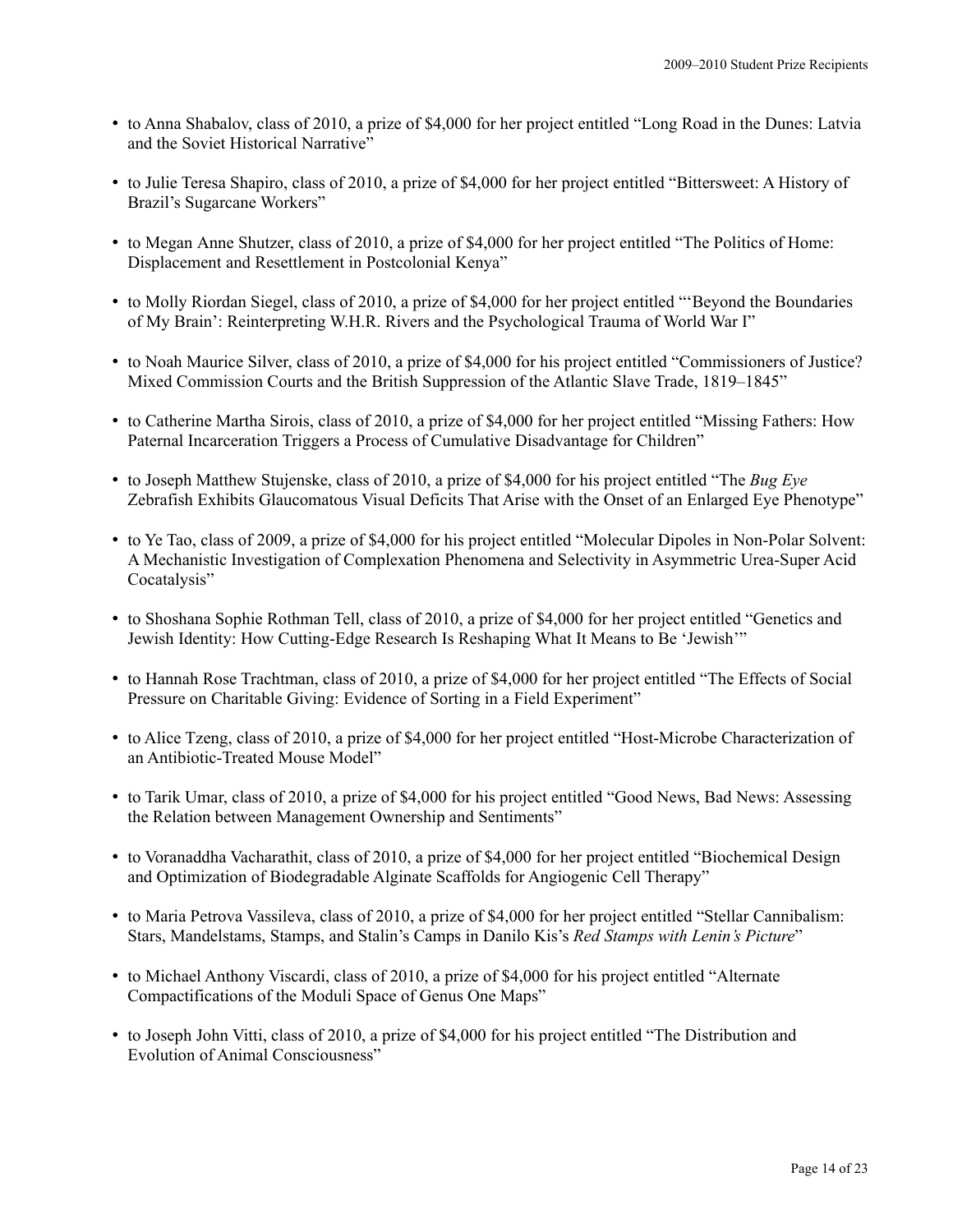- to Yuan-Shuo Alice Wang, class of 2010, a prize of \$4,000 for her project entitled "Increasing the Dynamic Range of 3-D Ultrasound"
- to Diana Catherine Wise, class of 2010, a prize of \$4,000 for her project entitled "Mere Trifles: Lord Hervey's *Memoirs* and the Significance of the Insignificant"
- to Devin Thomas Worster, class of 2010, a prize of \$4,000 for his project entitled "p57Kip2 Is Positively Regulated by Akt and Limits Insulin-Induced Proliferation in Mammary Epithelial Cells"
- to Michael Wesley Zellmann-Rohrer, class of 2010, a prize of \$4,000 for his project entitled "The Jew, the Furnace, and the Virgin: A Critical Edition, Translation, and Commentary on a Greek Version of the 'Jewish Boy Legend"
- to Elizabeth Jianing Zhang, class of 2010, a prize of \$4,000 for her project entitled "Effect of White Noise Exposure on the Mouse Auditory Thalamocortical Connections and the Presence of a Critical Period for Acoustic Sensitivity"
- to Jenny Jing Zhang, class of 2010, a prize of \$4,000 for her project entitled "Maternal Evaluations: The Moral Experience of Childbearing in a Rural Chinese Community"
- to Alexandra Elizabeth Zimbler, class of 2010, a prize of \$4,000 for her project entitled "Gisele et Georges"

## **Kathryn Ann Huggins Prize**

• to Sarah Batya Joselow, class of 2010, for her project entitled "The Renaissance Man of Harlem: The Life and Accomplishments of James Weldon Johnson, 1914–1938"

#### **Ephraim Isaac Prize for Excellence in African Studies**

- to Oluwadara Adetutu Johnson, class of 2010
- to Anthony Caswell Speare, class of 2010

# **George Arthur Knight Prize**

• to Bert Jan Rosalia Van Herck, G5, a prize of \$4,799.97 for his project entitled "Songes"

#### **Lawrence Lader Prize in Expository Writing**

• to Daniel Alexander Gross, class of 2013, for his project entitled "Gray Grace: *The Street Singer*'s New Aesthetic"

#### **Newbold Rhinelander Landon Memorial Scholarship Prize**

- to Jordan Ashley Bryant, class of 2011
- to Iya Megre, class of 2011
- to Rachel Josephine Storch, class of 2010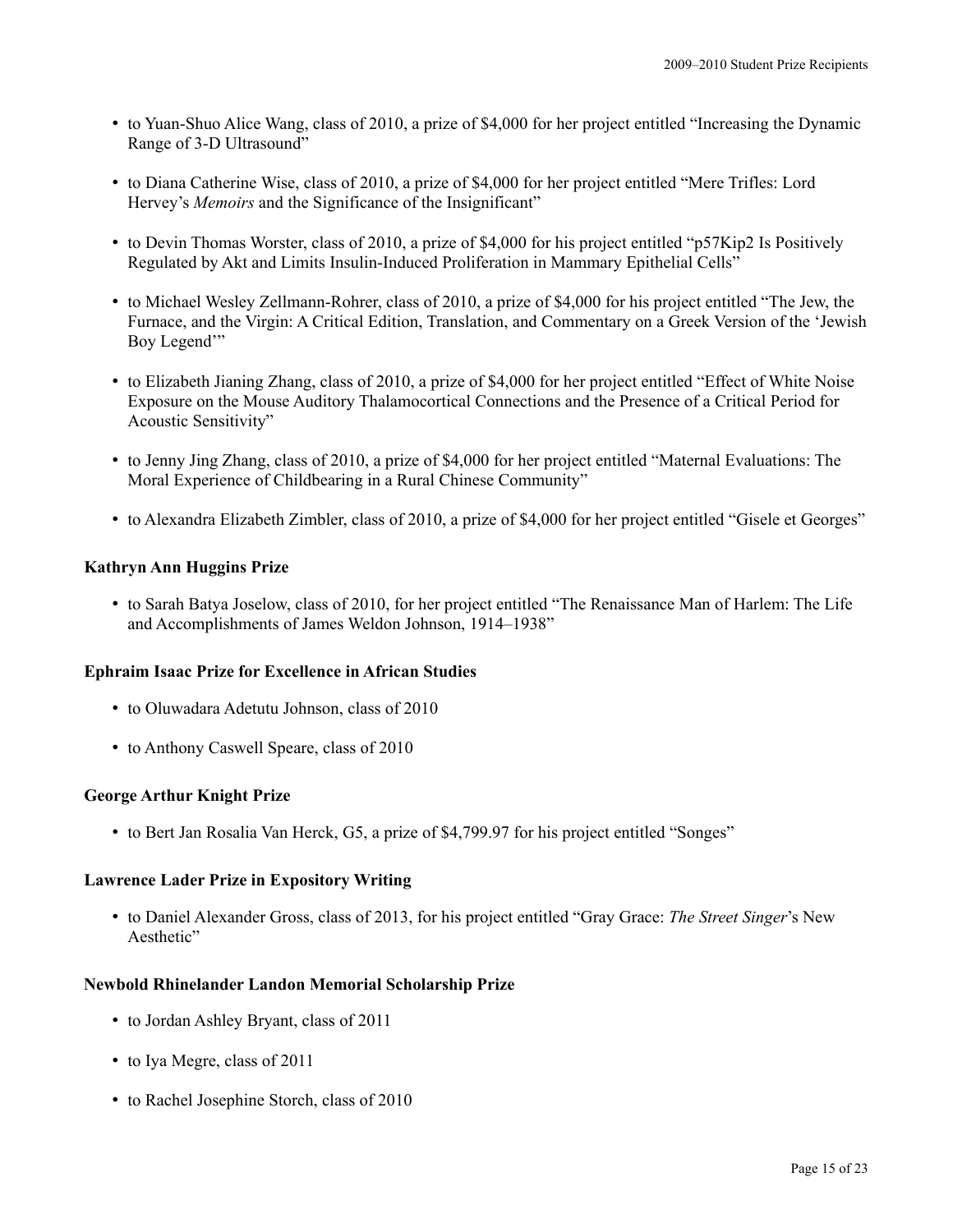## **Harold Langlois Award**

- to Crystal Chambers, A.L.M. '10, a prize of \$500
- to Michael Sean Krolak, A.L.M. '10, a prize of \$500

# **Dorothy Hicks Lee Prize**

• to Honor Serena Wadsworth McGee, class of 2010, for her project entitled "A Space of Our Own: The Discourse of the African Diasporic Salon from the 1930s to the Present"

## **Doris Cohen Levi Prize**

- to Christine Kelly Lacey Bendorf, class of 2010
- to Jordan Allean Reddout, class of 2010

## **Jonathan M. Levin Prize for Teaching and Social Justice**

• to Jarell Lamont Lee, class of 2010

## **Jonathan Levy Award**

- to Talisa Beatrice Friedman, class of 2010
- to Carolyn Walker Holding, class of 2010

#### **Alain LeRoy Locke Prize for Academic Excellence**

• to Oluwadara Adetutu Johnson, class of 2010

#### **George Emerson Lowell Scholarship Prize**

• to Brian Peter Hill, class of 2011, a prize of \$500

# **Hugh F. MacColl Prizes**

• to Matthew Albert Aucoin, class of 2012, a prize of \$1959.10 for his project entitled "From Sandover: An Opera in One Act"

## **Maurice Sedwell Ltd. Prize**

• to Sangu Julius Delle, class of 2010

# **Cecília Meireles Prize**

• to Danielle Shannon Bendjy, class of 2011, a prize of \$200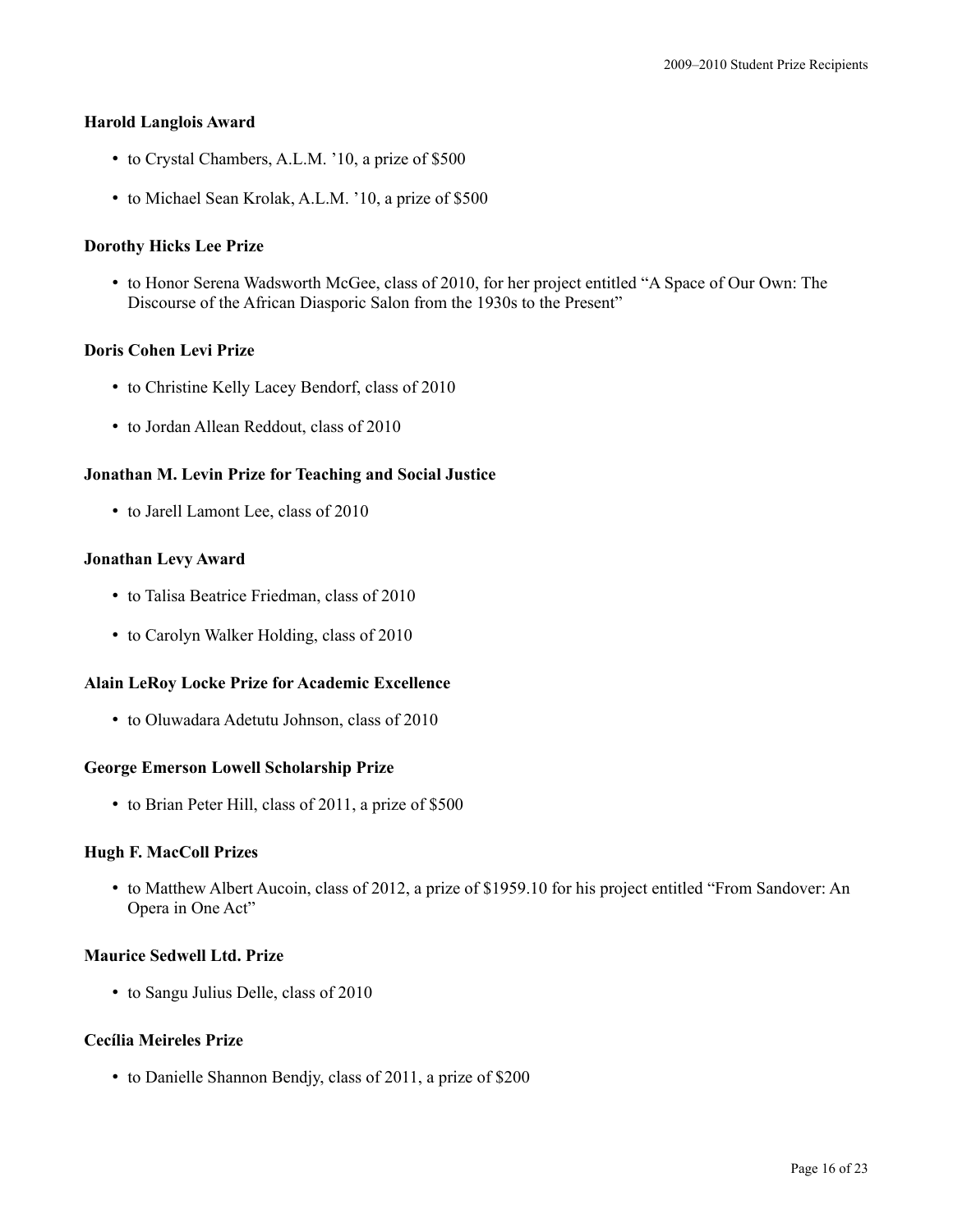# **Perry Miller Prize**

• to Emily Claire Graff, class of 2010

# **Tazuko Ajiro Monane Prize**

- to Kyle Michael Hecht, class of 2010, a prize of \$1,500
- to JiaChen Sun, class of 2010, a prize of \$1,500

# **Sally and Cresap Moore Prize**

• to Elizabeth Ryznar, class of 2010

# **Mossavar-Rahmani Center Prize for Best Master's Student Paper**

• to Andrew Philip Matheny, M.P.A. '10, for his project entitled "Reducing the impact of price shocks in energy-intensive economies"

## **David B. Mumford Undergraduate Mathematics Prize**

• to Michael Anthony Viscardi, class of 2010, a prize of \$800

# **Noma-Reischauer Prizes in Japanese Studies**

- to Marie Candice Kodama, class of 2010, for her project entitled "Within and beyond Traditions: Contextualizing Japan's School-based Peace Education in Classical Japanese and Western Trends"
- to Wei Yu Wayne Tan, G2, for his project entitled "Blind Monks for Hire: Making Music and Money in Medieval and Early Modern Japan"

# **Oliver-Dabney Junior Prize in History and Literature**

• to Christopher Anders Johnson-Roberson, class of 2011

# **Oliver-Dabney Senior Prize in History and Literature**

• to Vanessa Jeanne Dube, class of 2010

# **Oliver-Dabney Sophomore Prize in History and Literature**

• to Spencer Brendt Lee Lenfield, class of 2012

#### **Joseph Garrison Parker Prize**

• to Jacqueline Marie Havens, class of 2010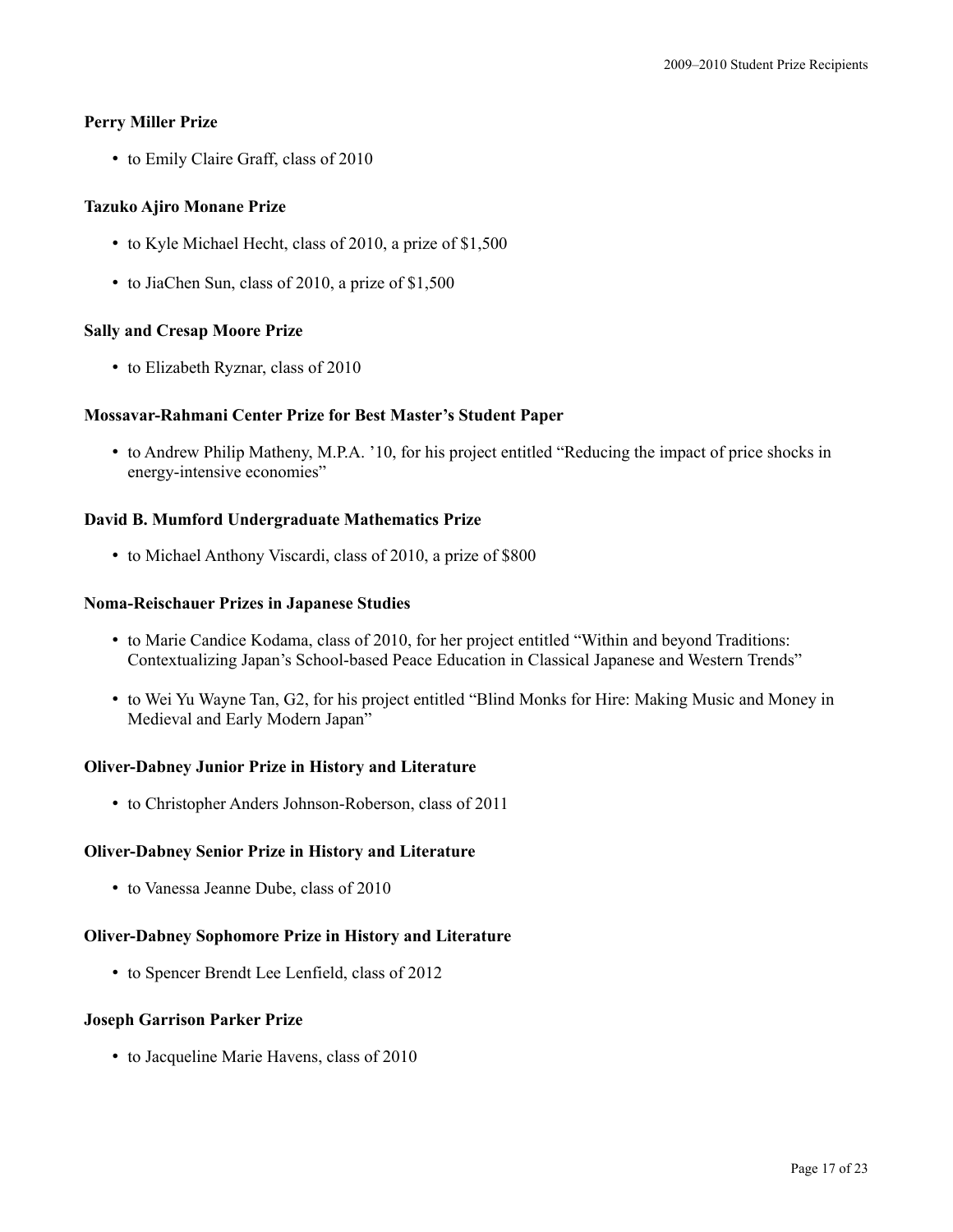## **Lucy Allen Paton Prizes in the Humanities**

- to Anne Goetz, class of 2011, a prize of \$500
- to Yihao Wu, class of 2010, a prize of \$500

## **Reginald H. Phelps Prize**

- to Robert Joseph Schwalbach, A.L.B. '10, a first-place prize of \$2,500
- to Geoffrey Eric Tierney, A.L.B. '10, a second-place prize of \$2,000
- to Ricardo Juan Sedán, A.L.B. '10, a third-place prize of \$750
- to Sarah Catherine Smith, A.L.B. '10, a third-place prize of \$750

## **Wendell Phillips Memorial Scholarship Prize**

• to Christopher Augustine Ballesteros, class of 2012

## **Norman Podhoretz Prize in Jewish Studies**

• to Matthew Daniel Klayman, class of 2010, for his project entitled "Historical Memory, Identity, and the Holocaust in the Moroccan Jewish Community"

#### **Roger and Ann Porter Prize**

• to Noah Bruegmann, class of 2010

#### **Susan Anthony Potter Prize**

• to Luke Taylor, G3, a prize of \$2,000

#### **Susan Anthony Potter Prize in Spanish Literature of the Golden Age**

- to James Bolitho, class of 2011, a first-place prize of \$2,000 for his project entitled "The Boundary between Truth and Fiction: *Don Quijote*'s Advantage"
- to Jovana Sljivancanin, class of 2011, a second-place prize of \$1,250 for her project entitled "El border entre la conciencia artística y la locura de don Quijote: el alcance de la racionalidad de sus reproducciones teatrales"

#### **Susan Anthony Potter Undergraduate Prize**

• to Robert Niles, class of 2010, a prize of \$1,250 for his project entitled "On Silence and the Right to Remain"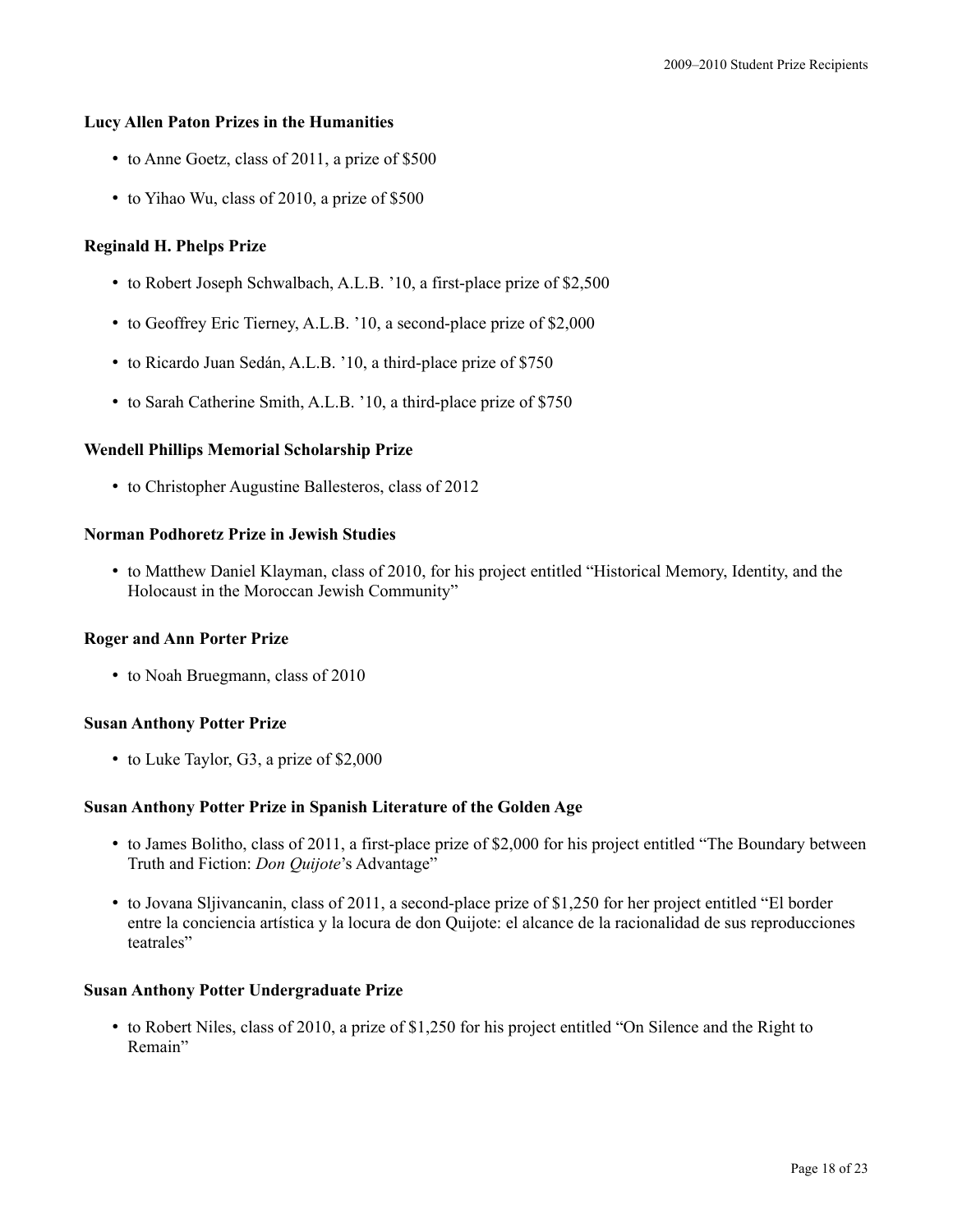#### **John P. Reardon, Jr., Award**

• to Trevor Anton Petach, class of 2010

# **Richardson Scholarship Prize**

• to Veronica Rey Koven-Matasy, class of 2010, a prize of \$500

# **Robert Fletcher Rogers Prize**

- to Zhou Fan, class of 2010, a prize of \$400
- to Dmitry Vaintrob, class of 2011, a prize of \$400

# **Robert and Maurine Rothschild Prize**

- to Nour Kibbi, class of 2010, for her project entitled "The Cautionary Tales: al-Rāzī's *Epistle to One of His Pupils* and the Role of Physicians in the Abbasid Court"
- to Steven Eric Reinhart, class of 2010, for his project entitled "The Medicalization of the Aging Male Body in Twentieth-Century America: A History through Andopause and Impotence"

# **Endicott Peabody Saltonstall Prize**

• to Matthew Jacob Rubenstein, class of 2010

# **Jack T. Sanderson Memorial Prize in Physics**

• to Timothy Hwa-wei Hsieh, class of 2010

# **John Osbourne Sargent Prize for a Latin Translation**

• to Leo James Keliher, class of 2010, a prize of \$500

#### **V. M. Setchkarev Memorial Prizes**

- to Yael Margalit Levine, class of 2009, for her project entitled "Loving Bazarov: Perspectives on the 'passionate, sinning, and rebellious … heart hidden in the tomb'"
- to Olga Igorevna Zhulina, class of 2009, for her project entitled "The Thief Who Stole Writing: Andrei Sinyavsky's Dissident Style"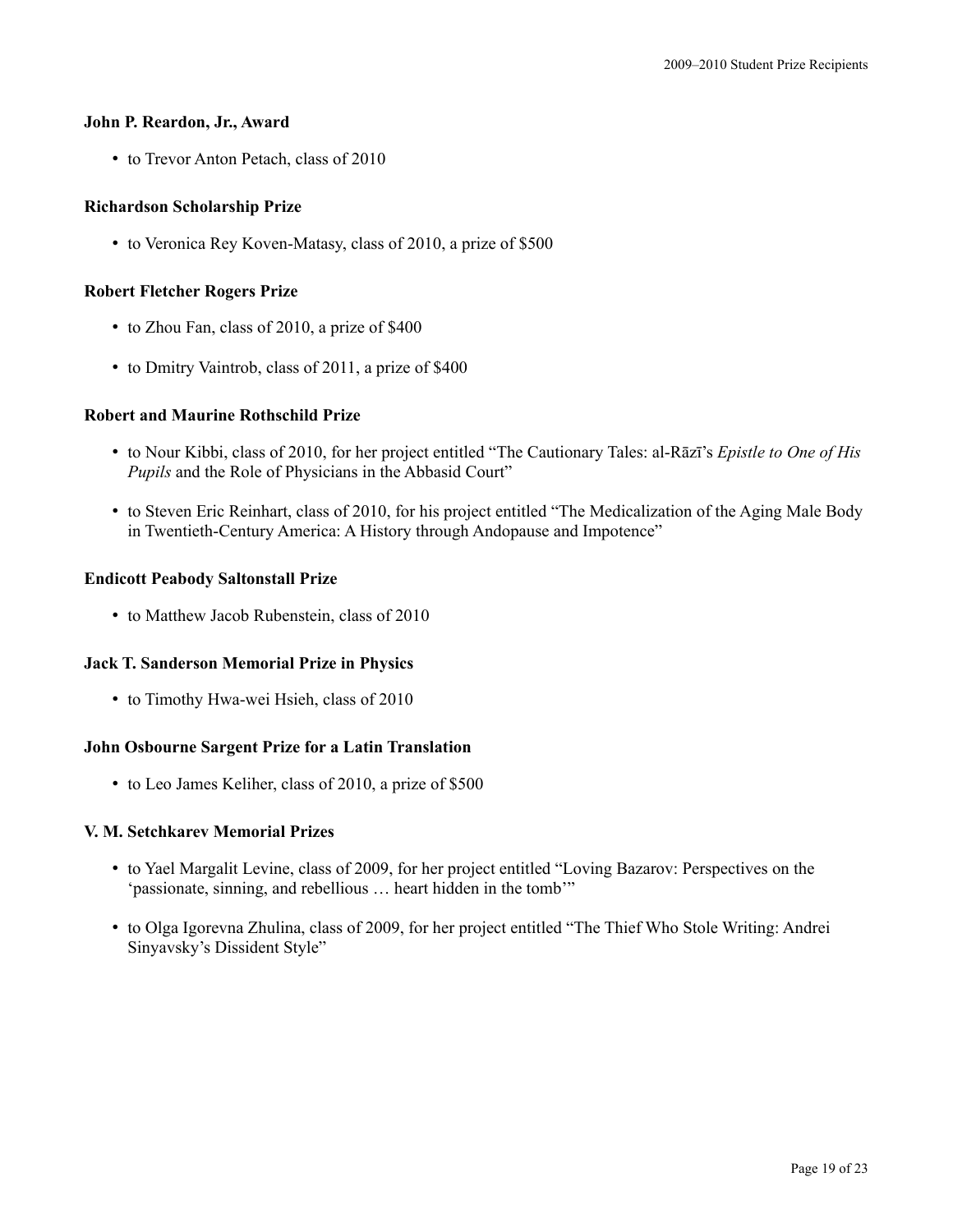## **Thomas Small Prizes**

- to Rosario Del Nero, A.L.M. '10, a prize of \$1,000
- to Charles J. Houston, A.L.M. '10, a prize of \$1,000
- to Kaoru Makino, A.L.M. '10, a prize of \$1,000
- to Peter King Williams, A.L.M. '10, a prize of \$1,000

# **George B. Sohier Prize**

• to Daniel William Deighton, class of 2010, a prize of \$250 for his project entitled "Voices of Difference: Inventing Hybridity in Beur and Italophone Literatures"

## **Barbara Miller Solomon Prize**

• to Abigail Jean Crutchfield, class of 2010

## **Sosland Prize in Expository Writing**

• to Joshua Ross Wortzel, class of 2013, for his project entitled "The Paradox of Early American Protestantism: The Progenitor of an Intellectual and Anti-Intellectual American Heritage"

## **Adelbert W. Sprague Prize**

• to Ashley Rose Fure, G5, a prize of \$2,377.32 for her project entitled "Aperture/Iris"

# **Jack M. Stein Teaching Fellow Prize in Germanic Languages**

• to Thomas Herold, Ph.D. '10, a prize of \$1,000

#### **Charles Sumner Prize**

- to Justin Ryan Grimmer, Ph.D. '10, a prize of \$5,000 for his project entitled "Representational Style: The Central Role of Communication in Representation"
- to Michael Richard Kellermann, Ph.D. '09, a prize of \$5,000 for his project entitled "Essays on Parties and Election in Federal Systems"

# **Alan Symonds Award**

• to Michael Wesley Zellmann-Rohrer, class of 2010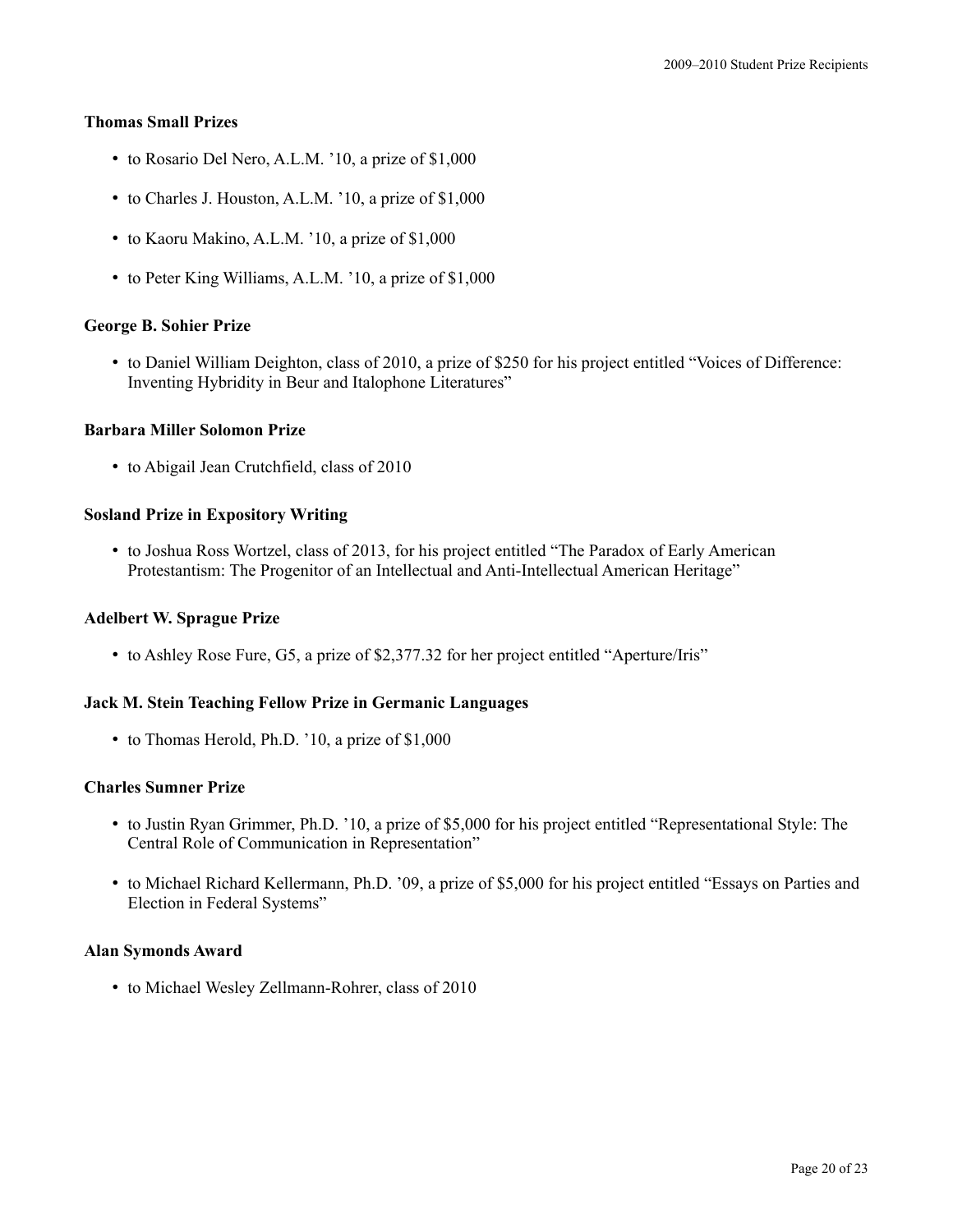## **Alexis de Tocqueville Prizes in Social Studies**

- to Ridhi Kashyap, class of 2010
- to William Veta Leiter, class of 2010

# **Robert N. Toppan Prize**

- to Samuel Werby Goldman, Ph.D. '10, a prize of \$2,500 for his project entitled "The Shadow of God: Strauss, Jacobi, and the Theologico-Political Problem"
- to David Singh Grewal, Ph.D. '10, a prize of \$2,500 for his project entitled "The Invention of the Economy: A History of Economic Thought"

## **Luisa Vidal de Villasante Award**

• to Pelin Kivrak, class of 2011

# **Visiting Committee Prize for Undergraduate Book Collecting**

- to Charles Santiago Paláu Hernández, class of 2011, a first-place prize of \$1,500 for his project entitled "Remembering the Pathways of Immigrant Identity: From Catalunya to Mexico to Los Angeles"
- to Zoey Orol, class of 2010, a second-place prize of \$1,000 for her project entitled "Transatlantic Novels of the Long Nineteenth Century"

# **Esther Sellholm Walz Prize**

• to Seth Edward Lafond Peabody, G1, a prize of \$1,000 for his project entitled "Failures of Memory in Goethe's *Wahlverwandtschaften*"

#### **Philippe Wamba Prize**

- to Sangu Julius Delle, class of 2010, for his project entitled "The Value of Water and Sanitation in Development: A Case Study of Agyementi"
- to Julia Valerie Guren, class of 2010, for her project entitled "'Tufunge Safari': Identity Formation and Allegiances in the King's African Rifles during the Age of British Decolonization, 1939–1964"
- to Megan Anne Shutzer, class of 2010, for her project entitled "The Politics of Home: Displacement and Resettlement in Postcolonial Kenya"

#### **Philippe Wamba Summer Research Travel Grant**

- to Matthews Kgosietsile Mmopi, class of 2011
- to Naseemah Yaasameen Mohamed, class of 2012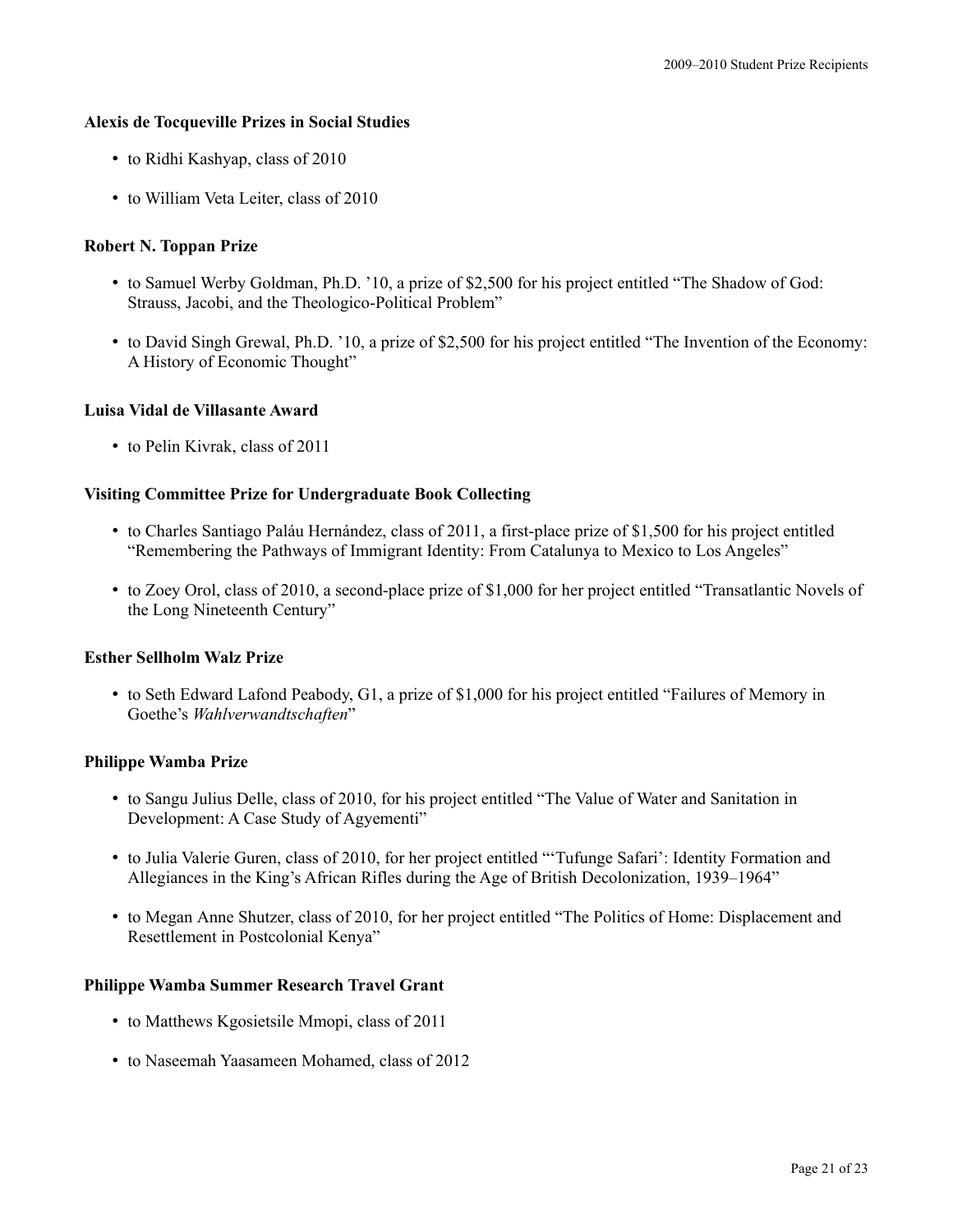## **Philip Washburn Prize**

• to María Carla Chicuén, class of 2010, a prize of \$500 for her project entitled "Our Men in Europe: Cuba's Commercial and Diplomatic Relations with Spain and Great Britain, 1959–1964"

# **Selma and Lewis H. Weinstein Prize in Jewish Studies**

• to Michael Brandon Pershan, class of 2010, for his project entitled "The Law of Closed Vessels in the Tent of Death: A comparative study of the law in the Temple Scroll and the Mishnah"

## **Barrett Wendell Sophomore Essay Prize**

• to Mikael Schinazi, class of 2012

## **Jacob Wendell Scholarship Prize**

• to Spencer Brendt Lee Lenfield, class of 2012, a prize of \$17,000

# **Cornel West Prize**

• to Oluwadara Adetutu Johnson, class of 2010, for her project entitled "Rehearsing the Transformation: Project Unveil and the Role of Dramatic Activity in Educating Underprivileged Nigerian Girls"

#### **Elizabeth Wilder Prize**

• to Sarah Margaret Luebke, class of 2013, a prize of \$1,000

#### **John H. Williams Prize**

• to Stephanie Hoi-yee Lo, class of 2010

#### **Sydney M. Williams, Jr., Traveling Fellowship for the Visual Arts**

- to Abigail Faith Schoenberg, class of 2012
- to Katherine Marie Tygielski, class of 2011

#### **Wister Prize in Mathematics or Music**

- to Christopher Taekyu Lim, class of 2010, a prize of \$650
- to Dennis Liu Sun, class of 2010, a prize of \$650